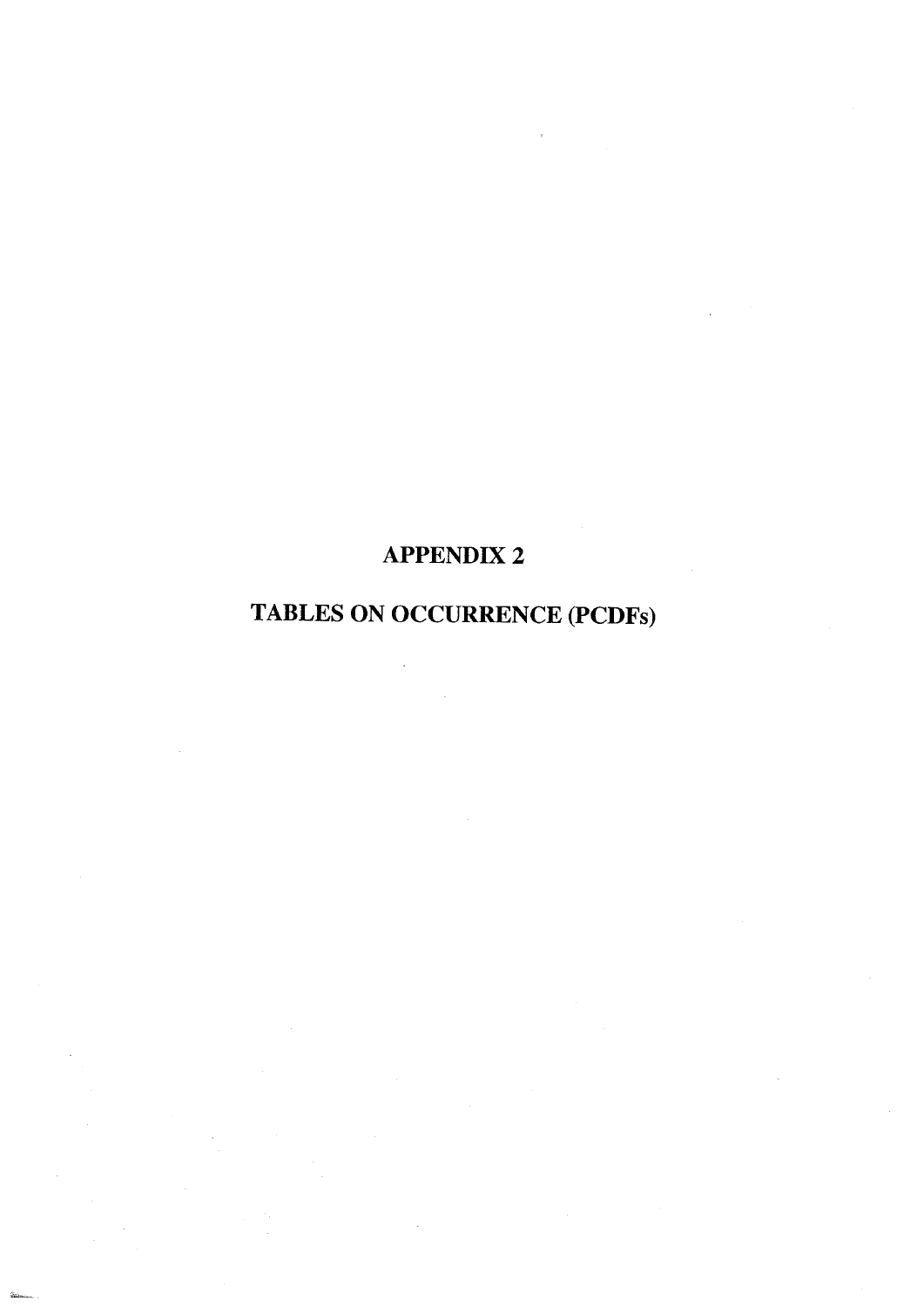## Table 1. Concentrations of PCDFs in air

 $\sim$ 

 $\sim 10^7$ 

| Reference                       | Origin; sample<br>description (and no.)                                                                                   |                                        |                                                   | Samp.<br>meth.      |                                                                   | PCDF concentration (pg/m <sup>3</sup> )                            |                                                    |                                                                   |                                                                    |                                                                      |                                                                        |                          |                                                                                                         |                                                                          |
|---------------------------------|---------------------------------------------------------------------------------------------------------------------------|----------------------------------------|---------------------------------------------------|---------------------|-------------------------------------------------------------------|--------------------------------------------------------------------|----------------------------------------------------|-------------------------------------------------------------------|--------------------------------------------------------------------|----------------------------------------------------------------------|------------------------------------------------------------------------|--------------------------|---------------------------------------------------------------------------------------------------------|--------------------------------------------------------------------------|
|                                 |                                                                                                                           |                                        | period                                            | Anal.<br>meth.      | <b>TCDF</b>                                                       | PeCDF                                                              |                                                    | <b>HxCDF</b>                                                      |                                                                    |                                                                      |                                                                        | HpCDF                    |                                                                                                         | <b>OCDF</b>                                                              |
|                                 |                                                                                                                           |                                        |                                                   |                     | 2378                                                              | 12378                                                              | 23478                                              | 123478                                                            | 123678                                                             | 123789                                                               | 234678                                                                 | 1234678                  | 1234789                                                                                                 |                                                                          |
| Austria                         |                                                                                                                           |                                        |                                                   |                     |                                                                   |                                                                    |                                                    |                                                                   |                                                                    |                                                                      |                                                                        |                          |                                                                                                         |                                                                          |
| Christmann<br>et al.<br>(1989b) | Brixlegg; $\sim$ 280 m<br>from Cu reclamation<br>plant                                                                    | (1)<br>(1)<br>(1)<br>(1)               | 2/88<br>5/88<br>6/88<br>7/88                      | G/P<br><b>CSI</b>   | 1.9<br>2.0<br>1.9<br>2.0                                          | 2.5<br>2.1<br>1.3<br>2.3                                           | 1.4<br>0.9<br>0.6<br>1.0                           | 0.9<br>0.8<br>0.4<br>0.7                                          | 0.7<br>0.8<br>0.3<br>0.7                                           | ND<br>ND<br>ND<br>ND                                                 | 0.7<br>0.7<br>0.2<br>0.4                                               | 3.0<br>4.6<br>0.9<br>2.7 | ND<br>N <sub>D</sub><br>0.07<br>0.1                                                                     | 1.1<br><b>ND</b><br>0.9<br>0.8                                           |
| <b>Belgium</b>                  |                                                                                                                           |                                        |                                                   |                     |                                                                   |                                                                    |                                                    |                                                                   |                                                                    |                                                                      |                                                                        |                          |                                                                                                         |                                                                          |
| Wevers<br>et al. (1992)         | Antwerp; tunnel air                                                                                                       | (1)                                    | 91                                                | G/P<br><b>BSN</b>   | 0.0013                                                            | 0.0072                                                             | 0.0193                                             | 0.0073                                                            | 0.0093                                                             | 0.0143                                                               | 0.0004                                                                 | 0.005                    | 0.0007                                                                                                  | 0.0003                                                                   |
| Canada                          |                                                                                                                           |                                        |                                                   |                     |                                                                   |                                                                    |                                                    |                                                                   |                                                                    |                                                                      |                                                                        |                          |                                                                                                         |                                                                          |
| Steer et al.<br>(1990a)         | SW Ontario; burning<br>tyre dump<br>1 km downwind<br>3 km downwind                                                        | (5)<br>(4)                             | 2/90                                              | <b>G/P</b><br>CSO   |                                                                   |                                                                    |                                                    |                                                                   |                                                                    | I-TEQ for PCDFs only, 0.012-2.2<br>I-TEQ for PCDFs only, 0.032--0.23 |                                                                        |                          |                                                                                                         |                                                                          |
| Germany                         |                                                                                                                           |                                        |                                                   |                     |                                                                   |                                                                    |                                                    |                                                                   |                                                                    |                                                                      |                                                                        |                          |                                                                                                         |                                                                          |
| Bruckmann<br>& Hackhe<br>(1987) | Hamburg;<br>Dump site<br>Dump site, oil<br>Residential, west of<br>dump                                                   | (1)<br>(1)<br>(2)                      | 2/85<br>4/85<br>4/85<br>3/86                      | G/P/S<br><b>BSI</b> | < 0.02<br>< 0.1<br>$< 0.1 - 0.12$                                 | < 0.02<br>$\overline{\phantom{a}}$<br>0.09                         | < 0.02<br>$\overline{\phantom{a}}$<br>0.08         | < 0.02<br>$\overline{\phantom{0}}$<br>0.46                        | < 0.02<br>0.42                                                     | < 0.02<br>< 0.03                                                     | < 0.02<br>0.09                                                         | <b>ND</b>                | $\rm ND$<br>$< 0.2^{\circ}$<br>$< 0.2 - 0.47$ <sup>a</sup>                                              | 0.27<br>< 0.2<br>$< 0.3 - 0.19$                                          |
|                                 | Residential, highway,<br>dump, industrial                                                                                 | (5)                                    | $85 - 87$                                         |                     | $0.04 - 0.37$                                                     | $0.06 - 1.06$                                                      | $0.05 - 1.2$                                       | $0.08 - 1.1$                                                      | $0.06 - 1.4$                                                       | $< 0.01 - 0.33$                                                      | $0.02 - 0.80$                                                          |                          | $1.0 - 5.1$                                                                                             | $0.14 - 7.0$                                                             |
|                                 | Close to copper<br>industry                                                                                               | (2)                                    | 1 &<br>2/87                                       |                     | $0.04 - 0.16$                                                     | $0.07 - 0.16$                                                      | $0.04 - 0.05$                                      | 0.04                                                              | $0.11 - 0.13$                                                      | 0.01                                                                 | $0.03 - 0.05$                                                          |                          | $0.41 - 0.70$                                                                                           | $0.1 - 0.25$                                                             |
|                                 | Industry, highway                                                                                                         | (2)                                    | 1 &<br>10/86                                      |                     | $0.23 - 0.38$                                                     | $0.29 - 0.42$                                                      | $0.25 - 0.43$                                      | $0.27 - 0.36$                                                     | $0.24 - 0.31$                                                      | $< 0.02 - 0.05$                                                      | $0.10 - 0.12$                                                          |                          | $2.0 - 3.6$                                                                                             | $0.78 - 2.6$                                                             |
|                                 | Industry, 2 MWI<br>Highway tunnel<br>Suburb, highway<br>Suburb (north)<br>Suburb (13 km SE)<br>Forest $(20 \text{ km N})$ | (2)<br>(2)<br>(1)<br>(1)<br>(1)<br>(1) | $85 - 86$<br>1/86<br>9/86<br>8/86<br>4/86<br>4/86 |                     | $0.36 - 0.5$<br>$0.17 - 0.72$<br>0.04<br>< 0.02<br>0.04<br>< 0.05 | $0.17 - 0.79$<br>$0.36 - 0.40$<br>0.06<br>< 0.02<br>0.04<br>< 0.02 | 0.47<br>0.19<br>< 0.03<br>< 0.02<br>0.03<br>< 0.02 | $0.12 - 0.5$<br>$0.13 - 0.26$<br>< 0.03<br>0.03<br>0.03<br>< 0.03 | $0.09 - 0.50$<br>$0.15 - 0.16$<br>0.12<br>< 0.03<br>0.03<br>< 0.03 | $< 0.03 - 0.08$<br>< 0.05<br>< 0.04<br>< 0.03<br>< 0.01<br>< 0.03    | $0.05 - 0.36$<br>$< 0.05 - 0.12$<br>< 0.04<br>< 0.03<br>0.03<br>< 0.03 | ND                       | $0.20 - 4.2^{\circ}$<br>$1.2 - 1.9^a$<br>$0.59^{a}$<br>$0.23^{\circ}$<br>0.10 <sup>o</sup><br><b>ND</b> | $< 0.06 - < 0.97$<br>$< 1.0 - < 1.3$<br>0.50<br>0.10<br>< 0.11<br>< 0.12 |

 $\sim$   $\sim$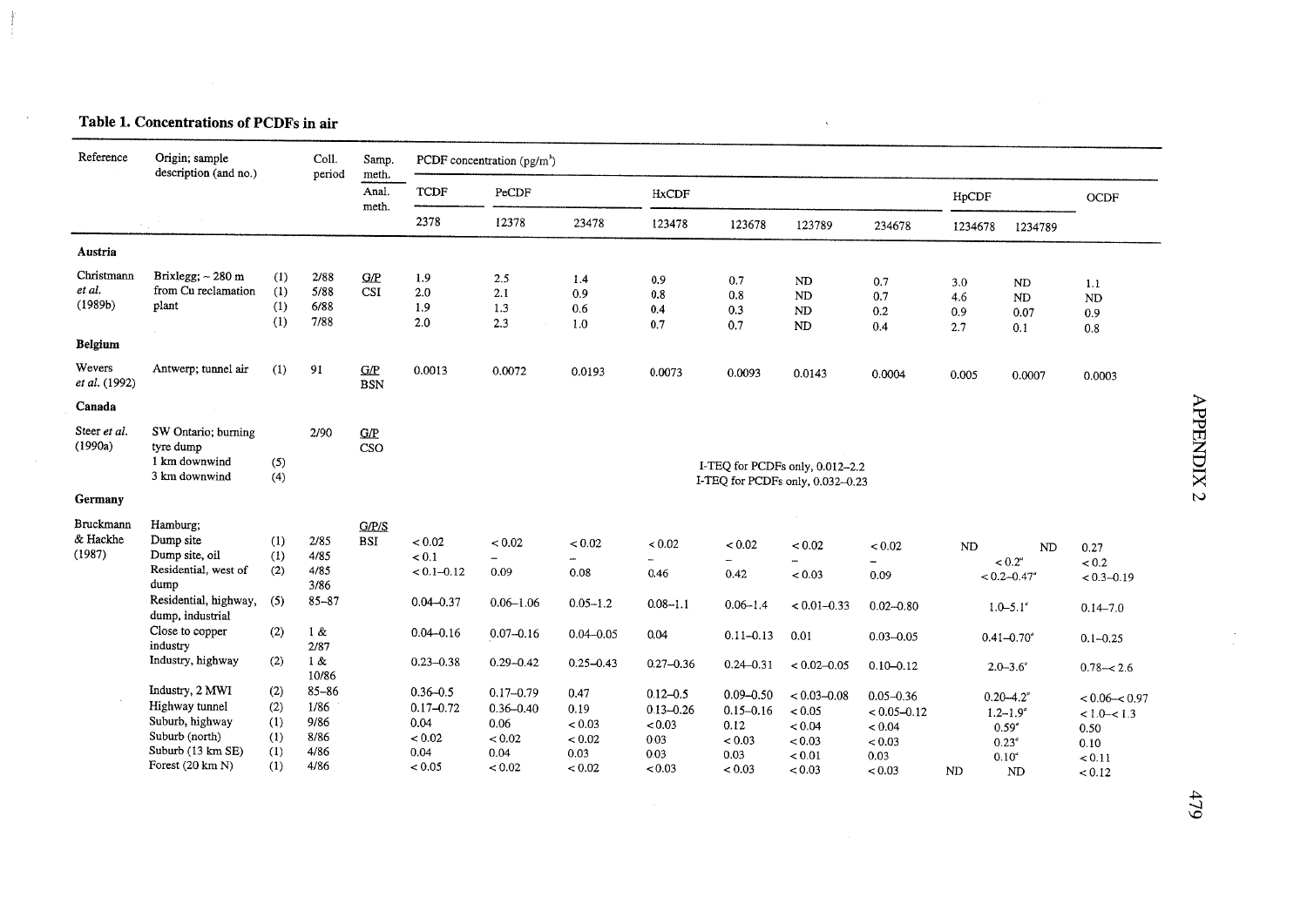| Reference                       | Origin; sample<br>description (and no.)                                                                                                                                          |                                                              | Coll.<br>period                                                  | Samp.<br>meth.    |                                                                                 | PCDF concentration $(pg/m^3)$                                                   |                                                                               |                                                                                   |                                                                                     |                                                                                                                                  |                                                                                 |                                                                               |                                                                               |                                                                                   |
|---------------------------------|----------------------------------------------------------------------------------------------------------------------------------------------------------------------------------|--------------------------------------------------------------|------------------------------------------------------------------|-------------------|---------------------------------------------------------------------------------|---------------------------------------------------------------------------------|-------------------------------------------------------------------------------|-----------------------------------------------------------------------------------|-------------------------------------------------------------------------------------|----------------------------------------------------------------------------------------------------------------------------------|---------------------------------------------------------------------------------|-------------------------------------------------------------------------------|-------------------------------------------------------------------------------|-----------------------------------------------------------------------------------|
|                                 |                                                                                                                                                                                  |                                                              |                                                                  | Anal.<br>meth.    | <b>TCDF</b>                                                                     | PeCDF                                                                           |                                                                               | <b>HxCDF</b>                                                                      |                                                                                     |                                                                                                                                  |                                                                                 | HpCDF                                                                         |                                                                               | OCDF                                                                              |
|                                 |                                                                                                                                                                                  |                                                              |                                                                  |                   | 2378                                                                            | 12378                                                                           | 23478                                                                         | 123478                                                                            | 123678                                                                              | 123789                                                                                                                           | 234678                                                                          | 1234678                                                                       | 1234789                                                                       |                                                                                   |
| Kirschmer<br>(1987)             | Rhine-Ruhr: Mean of<br>11 sites/wide range<br>of uses                                                                                                                            | (33)                                                         | $85 - 86$                                                        | G/P<br><b>CSI</b> | 0.09                                                                            | 0.14                                                                            | 0.10                                                                          | 0.13                                                                              | 0.08                                                                                | $\sim$                                                                                                                           | 0.14                                                                            |                                                                               | $1.022$ (total HpCDFs)                                                        | 0.49                                                                              |
| Christmann<br>et al.<br>(1989b) | Ambient air;<br>Berlin-Dahlem                                                                                                                                                    | (10)                                                         | 1/87                                                             | G/P<br><b>CSI</b> | ND                                                                              | ND                                                                              | ND                                                                            | < 0.1                                                                             | < 0.1                                                                               | <b>ND</b>                                                                                                                        | ND                                                                              | 1.6                                                                           | <b>ND</b>                                                                     | 0.2                                                                               |
|                                 | Bad-Kreuzberg<br>Gelsenkirchen<br>Recklinghausen<br>Indoor air; PCP<br>application                                                                                               | (1)<br>(5)<br>(3)<br>(1)                                     | 2/88<br>$87 - 88$<br>$5 - 9/87$                                  |                   | ND<br>< 0.1<br>$ND-0.2$<br>ND                                                   | ND<br>< 0.1<br>ND<br>ND                                                         | ND<br>< 0.1<br>ND<br>ND                                                       | ND<br>< 0.1<br>$ND-0.5$<br>0.5                                                    | ND<br>< 0.1<br>$ND-0.5$<br>1.0                                                      | ND<br>N <sub>D</sub><br>ND<br>$0.2\,$                                                                                            | ND<br>< 0.1<br>$ND-0.6$<br>0.4                                                  | 0.3<br>0.7<br>$ND-3.7$<br>19.5                                                | ND<br><b>ND</b><br>$ND-0.6$<br>ND                                             | ND<br>ND<br>$ND-1.3$<br>10.3                                                      |
| Päpke et al.<br>(1989a)         | Indoor air; PCP<br>application                                                                                                                                                   | (1)                                                          | 86                                                               | G/P<br><b>BSI</b> | < 0.01                                                                          | 0.04                                                                            | 0.04                                                                          | 0.74                                                                              | 1.98                                                                                | 0.16                                                                                                                             | 0.17                                                                            | 51.0                                                                          | 0.40                                                                          | 25.3                                                                              |
| König et al.<br>(1993)          | Hessen; ambient air<br>Rural<br>Rural/industry<br>Rural/industry<br>Industry<br>Industry<br>Traffic                                                                              | (21)<br>(21)<br>(21)<br>(21)<br>(21)<br>(21)                 | 90                                                               | G/P<br><b>BSI</b> | 0.024<br>0.040<br>0.037<br>0.065<br>0.056<br>0.040                              | 0.031<br>0.049<br>0.049<br>0.104<br>0.089<br>0.050                              | 0.032<br>0.052<br>0.049<br>0.098<br>0.072<br>0.053                            | 0.060<br>0.087<br>0.085<br>0.157<br>0.145<br>0.085                                | 0.029<br>0.051<br>0.048<br>0.108<br>0.068<br>0.051                                  | 0.005<br>0.008<br>0.009<br>0.021<br>0.010<br>0.008                                                                               | 0.024<br>0.040<br>0.037<br>0.083<br>0.053<br>0.038                              | 0.107<br>0.168<br>0.155<br>0.553<br>0.197<br>0.163                            | 0.011<br>0.013<br>0.014<br>0.029<br>0.014<br>0.013                            | 0.08<br>0.11<br>0.13<br>0.48<br>0.14<br>0.13                                      |
| Hippelein<br>et al. (1996)      | Augsburg; ambient<br>air (mean)<br>March-April<br>April-May<br>June-July<br>July-September<br>Sept.-October<br>Oct.-November<br>Nov.-January<br>January-February<br>Mean of mean | (6)<br>(6)<br>(6)<br>(6)<br>(6)<br>(6)<br>(6)<br>(6)<br>(48) | 92<br>92<br>92<br>92<br>92<br>92<br>$92 - 93$<br>93<br>$92 - 93$ | G/X<br><b>BSI</b> | 0.027<br>0.015<br>< 0.010<br>0.009<br>0.023<br>0.037<br>0.063<br>0.047<br>0.029 | 0.023<br>0.013<br>0.008<br>0.007<br>0.022<br>0.035<br>0.091<br>< 0.051<br>0.031 | 0.023<br>0.013<br>0.009<br>0.009<br>0.027<br>0.038<br>0.080<br>0.059<br>0.032 | 0.023<br>0.011<br>0.008<br>< 0.008<br>< 0.029<br>0.038<br>0.080<br>0.050<br>0.031 | 0.016<br>< 0.009<br>0.006<br>< 0.006<br>< 0.021<br>0.025<br>0.057<br>0.039<br>0.022 | $\overline{\phantom{a}}$<br>L.<br>$\overline{\phantom{m}}$<br>$\overline{\phantom{a}}$<br>μ.<br>Ĩ.<br>÷,<br>$\overline{a}$<br>Ĩ. | 0.023<br>0.013<br>0.009<br>0.010<br>< 0.023<br>0.030<br>0.048<br>0.044<br>0.025 | 0.062<br>0.033<br>0.026<br>0.033<br>0.064<br>0.086<br>0.180<br>0.120<br>0.076 | 0.010<br>0.007<br>0.004<br>0.004<br>0.012<br>0.017<br>0.029<br>0.018<br>0.012 | < 0.059<br>0.035<br>0.024<br>< 0.028<br>0.064<br>0.079<br>0.120<br>0.098<br>0.063 |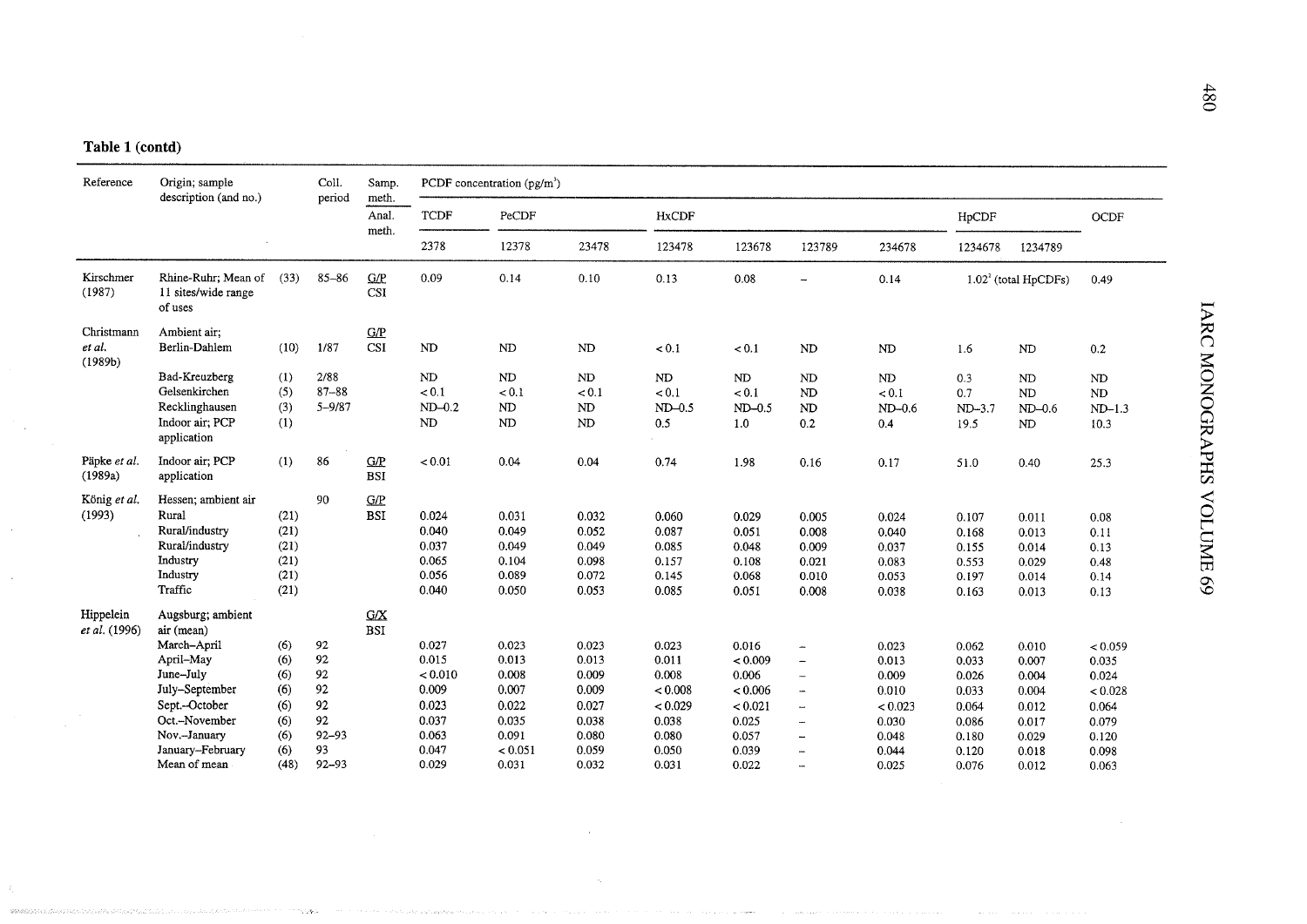$\sim 10^7$ 

 $\frac{1}{2}$  $\sim 100$ 

| Reference               | Origin; sample<br>description (and no.)                                |            | Coll.  | Samp.                   | PCDF concentration $(pg/m^3)$ |                |                |                |                                      |                                           |                |                |                |                |          |
|-------------------------|------------------------------------------------------------------------|------------|--------|-------------------------|-------------------------------|----------------|----------------|----------------|--------------------------------------|-------------------------------------------|----------------|----------------|----------------|----------------|----------|
|                         |                                                                        |            | period | meth.<br>Anal.<br>meth. | <b>TCDF</b>                   | PeCDF          |                | <b>HxCDF</b>   |                                      |                                           |                | HpCDF          |                | OCDF           |          |
|                         |                                                                        |            |        |                         | 2378                          | 12378          | 23478          | 123478         | 123678                               | 123789                                    | 234678         | 1234678        | 1234789        |                |          |
| Menzel<br>et al. (1966) | Workplace air;<br>Welding, MWI1<br>boiler pipes                        | (1)        | 95     | G/P/Ps<br>N             |                               |                |                |                |                                      | Total 2,3,7,8-PCDF isomers, 833           |                |                |                |                |          |
|                         | Welding, MWI2<br>waste chute                                           | (2)        |        |                         |                               |                |                |                | Total 2,3,7,8-PCDF isomers, 238-1142 |                                           |                |                |                |                |          |
|                         | Milling, MWI1 boiler<br>pipes                                          | (1)        |        |                         |                               |                |                |                |                                      | Total 2,3,7,8-PCDF isomers, 1451          |                |                |                |                |          |
|                         | Fitting, MWI1 waste<br>chute                                           | (2)        |        |                         |                               |                |                |                |                                      | Total 2,3,7,8-PCDF isomers, 31 549-37 509 |                |                |                |                | APPENDIX |
|                         | Fitting, MWI2 waste<br>chute                                           | (2)        |        |                         |                               |                |                |                |                                      | Total 2,3,7,8-PCDF isomers, 897-2947      |                |                |                |                |          |
|                         | Air burning, MWI2<br>waste chute                                       | (2)        |        |                         |                               |                |                |                |                                      | Total 2,3,7,8-PCDF isomers, 415-8319      |                |                |                |                | N        |
|                         | Cutting/welding,<br>wood chip dryer                                    | (1)        |        |                         |                               |                |                |                |                                      | Total 2,3,7,8-PCDF isomers, 18            |                |                |                |                |          |
|                         | Open-air burning,<br>power plant dem.                                  | (2)        |        |                         |                               |                |                |                |                                      | Total 2,3,7,8-PCDF isomers, 1651-2415     |                |                |                |                |          |
|                         | Open-air burning,<br>metal reclamation 1                               | (2)        |        |                         |                               |                |                |                |                                      | Total 2,3,7,8-PCDF isomers, 773-4804      |                |                |                |                |          |
|                         | Open-air burning,<br>metal reclamation 2                               | (2)        |        |                         |                               |                |                |                |                                      | Total 2,3,7,8-PCDF isomers, 2329-7825     |                |                |                |                |          |
| Japan                   |                                                                        |            |        |                         |                               |                |                |                |                                      |                                           |                |                |                |                |          |
| Sugita et al.<br>(1993) | Urban area; ambient<br>air, mean summer<br>Ambient air, mean<br>winter | (2)<br>(2) | 92     | G/P<br><b>BSI</b>       | 0.173<br>0.308                | 0.401<br>0.868 | 0.484<br>0.898 | 0.687<br>1.317 | 0.714<br>1.308                       | 0.261<br>0.233                            | 1.381<br>2.321 | 5.020<br>5.948 | 0.630<br>0.771 | 5.338<br>5.588 |          |

181<br>1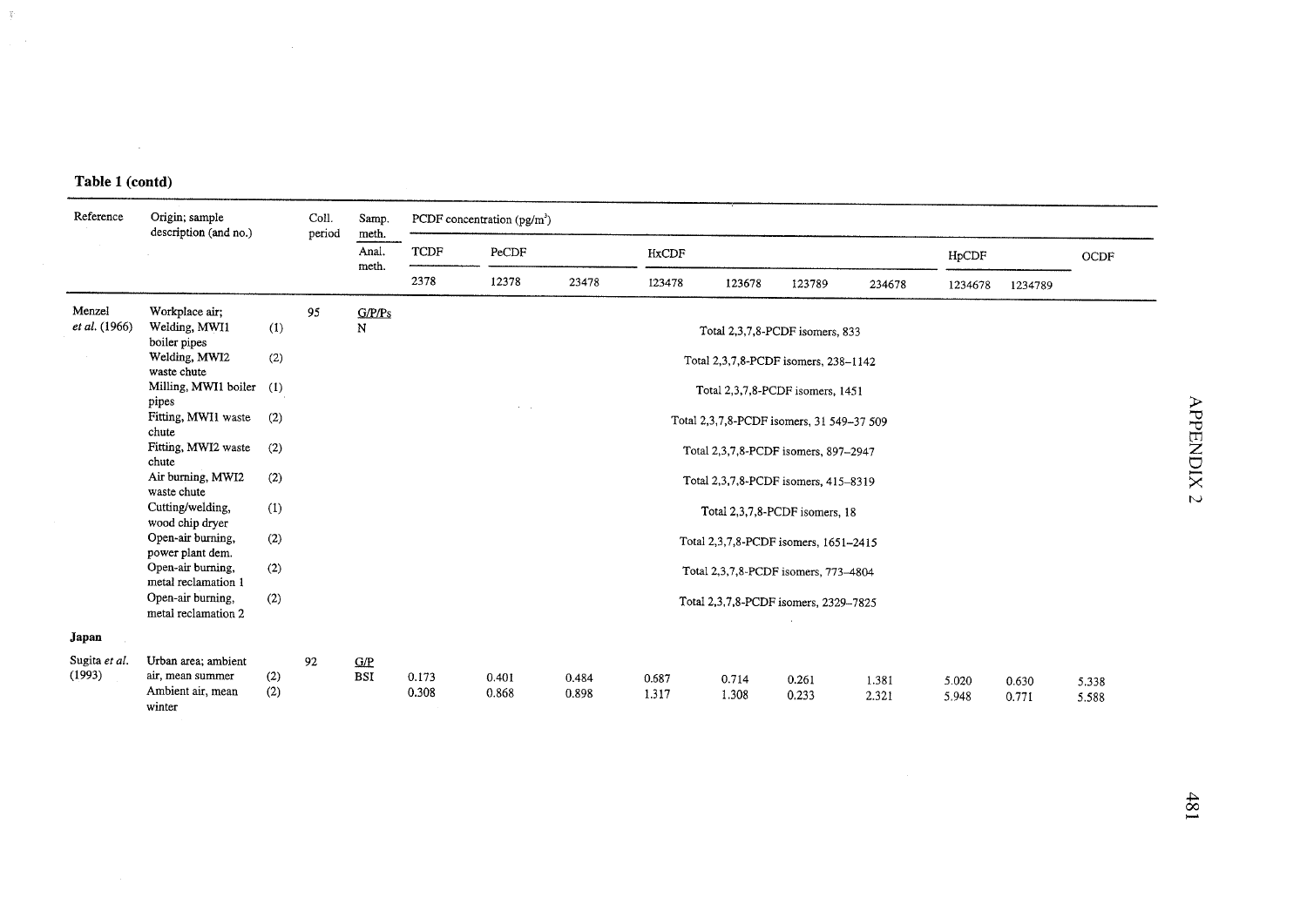| Reference                          | Origin; sample<br>description (and no.)                                                                                                                                                     |                                                      | Coll.<br>period | Samp.<br>meth.                                             |                                                                  | PCDF concentration (pg/m <sup>3</sup> )                          |                                                                   |                                                               |                                                                 |                                                                    |                                                                   |                                                           |                                                                  |                                                                                  |
|------------------------------------|---------------------------------------------------------------------------------------------------------------------------------------------------------------------------------------------|------------------------------------------------------|-----------------|------------------------------------------------------------|------------------------------------------------------------------|------------------------------------------------------------------|-------------------------------------------------------------------|---------------------------------------------------------------|-----------------------------------------------------------------|--------------------------------------------------------------------|-------------------------------------------------------------------|-----------------------------------------------------------|------------------------------------------------------------------|----------------------------------------------------------------------------------|
|                                    |                                                                                                                                                                                             |                                                      |                 | Anal.<br>meth.                                             | <b>TCDF</b>                                                      | PeCDF                                                            |                                                                   | HxCDF                                                         |                                                                 |                                                                    |                                                                   | HpCDF                                                     |                                                                  | OCDF                                                                             |
|                                    |                                                                                                                                                                                             |                                                      |                 |                                                            | 2378                                                             | 12378                                                            | 23478                                                             | 123478                                                        | 123678                                                          | 123789                                                             | 234678                                                            | 1234678                                                   | 1234789                                                          |                                                                                  |
| <b>Norway</b>                      |                                                                                                                                                                                             |                                                      |                 |                                                            |                                                                  |                                                                  |                                                                   |                                                               |                                                                 |                                                                    |                                                                   |                                                           |                                                                  | LARC                                                                             |
| Oehme et al.<br>(1991)             | Tunnel air;<br>Northbound<br>Inlet, weekday<br>Outlet, weekday<br>Inlet, weekend<br>Outlet, weekend<br>Southbound<br>Inlet, weekday<br>Outlet, weekdav<br>Inlet, weekend<br>Outlet, weekend | (1)<br>(1)<br>(1)<br>(1)<br>(1)<br>(1)<br>(1)<br>(1) | 89              | $\underline{\mathbf{G}}\mathbf{/}\mathbf{P}$<br><b>CSI</b> | 0.053<br>0.63<br>0.12<br>0.191<br>0.14<br>0.23<br>0.060<br>0.180 | 0.075<br>0.90<br>0.067<br>0.82<br>0.079<br>0.14<br>0.054<br>0.10 | 0.063<br>0.84<br>0.045<br>0.62<br>0.075<br>0.11<br>0.035<br>0.053 | 0.061<br>0.85<br>0.10<br>0.44<br>0.11<br>0.33<br>0.16<br>0.17 | 0.048<br>0.67<br>0.074<br>0.38<br>0.087<br>0.26<br>0.12<br>0.20 | 0.004<br>0.042<br>< 0.003<br>0.037<br>0.011<br>0.012<br>0.013<br>- | 0.042<br>0.78<br>0.037<br>0.17<br>0.057<br>0.14<br>0.039<br>0.059 | 0.12<br>1.9<br>0.27<br>1.2<br>0.33<br>2.7<br>0.63<br>0.39 | 0.012<br>0.23<br>0.033<br>0.17<br>0.046<br>0.54<br>0.11<br>0.043 | <b>MONOGRAPHS</b><br>0.28<br>1.9<br>0.96<br>3.5<br>1.1<br>2.0<br>2.2<br>≺<br>3.5 |
| Schlabach<br>et al. (1996)         | Spitzbergen, arctic;<br>ambient air                                                                                                                                                         | (1)<br>(1)                                           | 5/95<br>8/95    | G/P<br><b>BSI</b>                                          | 0.0006<br>0.0005                                                 | 0.0013<br>0.0016                                                 | 0.0016<br>0.0007                                                  | 0.0030<br>0.0014                                              | 0.0024<br>0.0014                                                | 0.0004<br>0.0007                                                   | 0.0008<br>0.0004                                                  | $\overline{\phantom{0}}$<br>0.0022                        | 0.0013                                                           | <b>OLUME</b><br>0.0038                                                           |
| Poland                             |                                                                                                                                                                                             |                                                      |                 |                                                            |                                                                  |                                                                  |                                                                   |                                                               |                                                                 |                                                                    |                                                                   |                                                           |                                                                  |                                                                                  |
| Grochowal-<br>ski et al.<br>(1995) | Cracow centre;<br>Market square<br>Mateczny crossroad                                                                                                                                       | (1)<br>(1)                                           | 3/95            | G/P<br><b>CSI</b>                                          | 0.38<br>3.75                                                     | 0.26<br>4.25                                                     | 0.51<br>7.4                                                       | 0.79<br>8.8                                                   | 0.6<br>7.5                                                      | 0.25<br>2.65                                                       | 0.58<br>9.9                                                       | 5.55<br>110                                               | 1.35<br>42                                                       | 69<br>7.5<br>220                                                                 |
| <b>Russian Federation</b>          |                                                                                                                                                                                             |                                                      |                 |                                                            |                                                                  |                                                                  |                                                                   |                                                               |                                                                 |                                                                    |                                                                   |                                                           |                                                                  |                                                                                  |
| Kruglov<br>et al. (1996)           | Oil fire; residential<br>area<br>100 m downwind<br>100 m upwind                                                                                                                             | (1)<br>(1)                                           | 96              | <b>BSO</b>                                                 | 0.65<br>0.42                                                     | 0.19<br>0.13                                                     | 0.24<br>0.16                                                      | 0.28<br>0.12                                                  | 0.26<br>0.10                                                    | 0.30<br>0.05                                                       | 0.37<br>0.08                                                      | 0.67<br>0.21                                              | 0.44<br>0.05                                                     | 2.00<br>0.22                                                                     |

÷.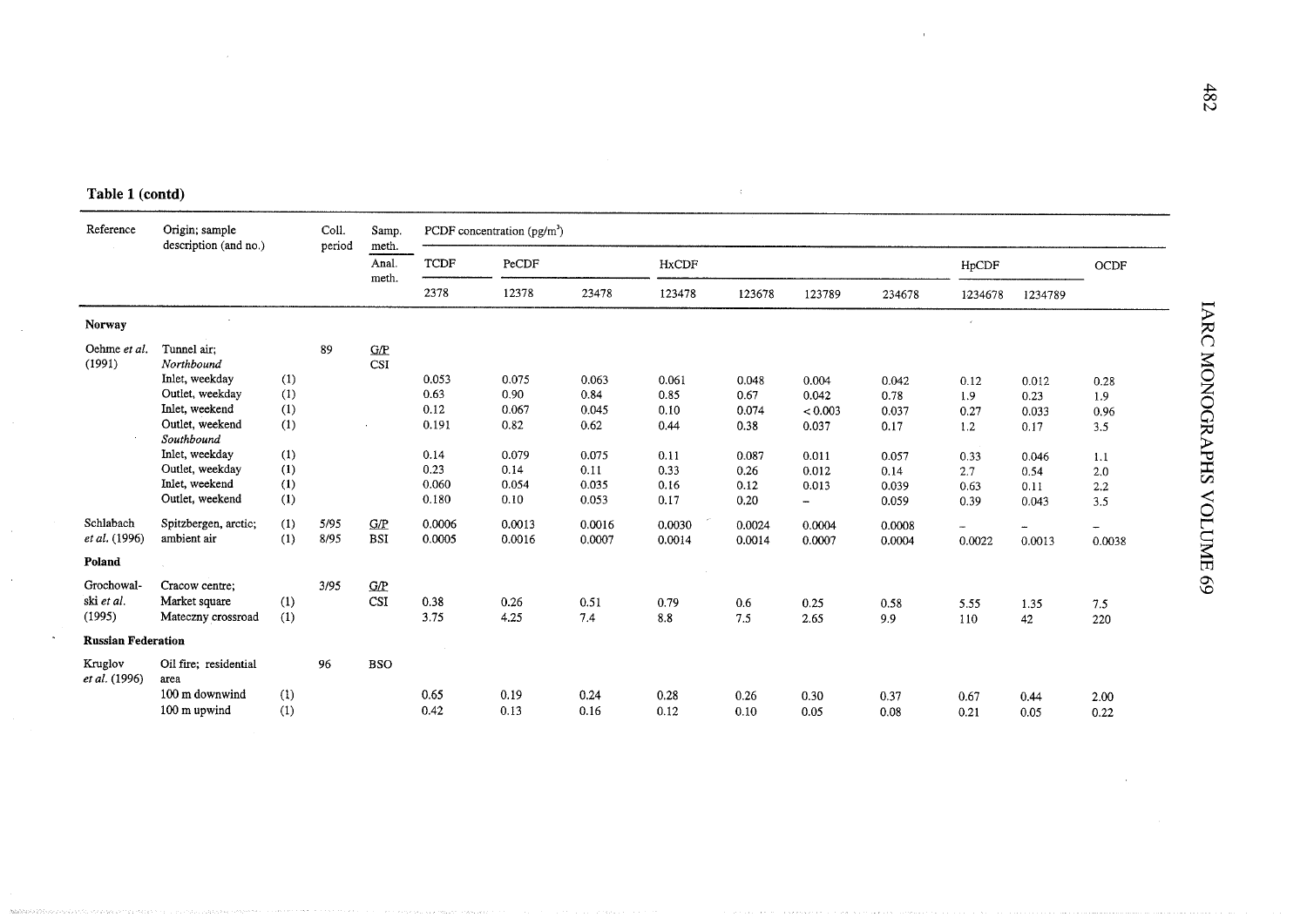$\mathcal{L}^{\text{max}}_{\text{max}}$ 

r

| Reference             | Origin; sample                        |      | Coll.    | Samp.                    |             | PCDF concentration $(pg/m3)$ |       |              |        |                                             |         |         |                                   |       |
|-----------------------|---------------------------------------|------|----------|--------------------------|-------------|------------------------------|-------|--------------|--------|---------------------------------------------|---------|---------|-----------------------------------|-------|
|                       | description (and no.)                 |      | period   | meth.<br>Anal.           | <b>TCDF</b> | PeCDF                        |       | <b>HxCDF</b> |        |                                             |         | HpCDF   |                                   | OCDF  |
|                       |                                       |      |          | meth.                    | 2378        | 12378                        | 23478 | 123478       | 123678 | 123789                                      | 234678  | 1234678 | 1234789                           |       |
| Spain                 |                                       |      |          |                          |             |                              |       |              |        |                                             |         |         |                                   |       |
| Abad et al.           | Catalonia (ambient                    |      | 93-95    | C/P                      |             |                              |       |              |        |                                             |         |         |                                   |       |
| (1996)                | air)                                  |      |          | <b>BSI</b>               |             |                              |       |              |        |                                             |         |         |                                   |       |
|                       | Urban, traffic                        | (8)  |          |                          | 0.105       | 0.055                        | 0.116 | 1.029        | 0.075  | 0.094                                       | 0.009   | 0.298   | 0.045                             | 0.128 |
|                       | Rural, near MWI                       | (12) |          |                          | 0.042       | 0.012                        | 0.029 | 0.046        | 0.027  | 0.035                                       | 0.004   | 0.120   | 0.016                             | 0.126 |
|                       | Urban                                 | (3)  |          |                          | 0.313       | 0.030                        | 0.063 | 0.180        | 0.073  | 0.097                                       | < 0.001 | 0.387   | 0.043                             | 1.213 |
|                       | Urban                                 | (3)  |          |                          | 0.273       | 0.020                        | 0.047 | 0.127        | 0.050  | 0.077                                       | 0.003   | 0.287   | 0.033                             | 1.810 |
|                       | MWI influence                         | (2)  |          |                          | 0.535       | 0.115                        | 0.230 | 0.595        | 0.210  | 0.315                                       | 0.015   | 3.425   | 0.335                             | 126.8 |
|                       | Industrial, MWI<br>influence, traffic | (3)  |          |                          | 0.377       | 0.027                        | 0.127 | 0.413        | 0.217  | 0.387                                       | 0.020   | 1.380   | 0.200                             | 4.090 |
|                       | Heavy industry near                   | (2)  |          |                          | 0.205       | 0.015                        | 0.035 | 0.080        | 0.030  | 0.040                                       | < 0.001 | 0.220   | 0.020                             | 1.550 |
|                       | <b>MWI</b>                            | (2)  |          |                          | 0.350       | 0.225                        | 0.410 | 0.480        | 0.425  | 0.450                                       | 0.020   | 1.300   | 0.110                             | 0.755 |
| Sweden                |                                       |      |          |                          |             |                              |       |              |        |                                             |         |         |                                   |       |
| Rappe et al.          | Rörvik; ambient air                   |      |          | $\mathbf{\Omega}$        |             |                              |       |              |        |                                             |         |         |                                   |       |
| (1989a)               | Wind WSW                              | (1)  | 9/85     | <b>BSI</b>               | < 0.003     | 0.002                        | 0.002 | 0.002        | 0.002  | < 0.001                                     | 0.002   |         | 0.024 <sup>e</sup> (total HpCDFs) | 0.026 |
|                       |                                       | (1)  | 1/86     |                          | 0.005       | 0.007                        | 0.006 | 0.008        | 0.008  | 0.003                                       | 0.007   |         | 0.120° (total HpCDFs)             | 0.100 |
|                       | Wind W, N & E                         | (1)  | 1/86     |                          | 0.015       | 0.018                        | 0.027 | 0.021        | 0.017  | 0.004                                       | 0.018   |         | 0.190 <sup>c</sup> (total HPCDFs) | 0.270 |
|                       | Wind E & N                            | (1)  | 1/86     |                          | 0.062       | 0.058                        | 0.069 | 0.038        | 0.033  | 0.014                                       | 0.032   |         | 0.500° (total HpCDFs)             | 0.440 |
|                       | Wind SE                               | (1)  | 2/86     |                          | 0.008       | 0.011                        | 0.009 | 0.011        | 0.011  | 0.004                                       | 0.015   |         | 0.200 <sup>c</sup> (total HpCDFs) | -     |
|                       | Wind NE                               | (1)  | 2/86     |                          | 0.016       | 0.017                        | 0.018 | 0.014        | 0.014  | 0.003                                       | 0.017   |         | 0.200 <sup>c</sup> (total HpCDFs) | 0.140 |
|                       | Gothenburg; ambient air               |      |          |                          |             |                              |       |              |        |                                             |         |         |                                   |       |
|                       | Wind W, N & E                         | (1)  | 1/86     |                          | 0.030       | 0.039                        | 0.051 | 0.023        | 0.020  | 0.004                                       | 0.010   |         | 0.200 <sup>e</sup> (total HpCDFs) | 0.150 |
|                       | Wind E & N                            | (1)  | 1/86     |                          | 0.240       | 0.190                        | 0.240 | 0.100        | 0.079  | 0.0017                                      | 0.084   |         | 1100° (total HpCDFs)              | 0.480 |
|                       | Wind SE                               | (1)  | 2/86     |                          | 0.011       | 0.019                        | 0.021 | 0.019        | 0.018  | 0.006                                       | 0.022   |         | 0.260° (total HpCDFs)             | 0.360 |
| <b>United Kingdom</b> |                                       |      |          |                          |             |                              |       |              |        |                                             |         |         |                                   |       |
| Clayton               | Ambient:                              |      |          | $\underline{\textbf{N}}$ |             |                              |       |              |        |                                             |         |         |                                   |       |
| et al. (1993)         | Cardiff                               | (42) | $1/91-$  | $\, {\bf B}$             |             |                              |       |              |        | Mean (range) 2,3,7,8-isomers, 0.78 (ND-11)  |         |         |                                   |       |
|                       |                                       |      | 9/92     |                          |             |                              |       |              |        |                                             |         |         |                                   |       |
|                       | Manchester                            | (43) | $3/91-$  |                          |             |                              |       |              |        | Mean (range) 2,3,7,8-isomers, 1.1 (ND-18)   |         |         |                                   |       |
|                       |                                       |      | 9/92     |                          |             |                              |       |              |        |                                             |         |         |                                   |       |
|                       | London                                | (43) | $1/91-$  |                          |             |                              |       |              |        | Mean (range) 2,3,7,8-isomers, 0.48 (ND-7.1) |         |         |                                   |       |
|                       |                                       |      | 11/92    |                          |             |                              |       |              |        |                                             |         |         |                                   |       |
|                       | Stevenage                             | (43) | $1/91 -$ |                          |             |                              |       |              |        | Mean (range) 2,3,7,8-isomers, 0.36 (ND-7.8) |         |         |                                   |       |
|                       |                                       |      | 4/92     |                          |             |                              |       |              |        |                                             |         |         |                                   |       |

 $\mathcal{A}$ .<br>س

 $\sim$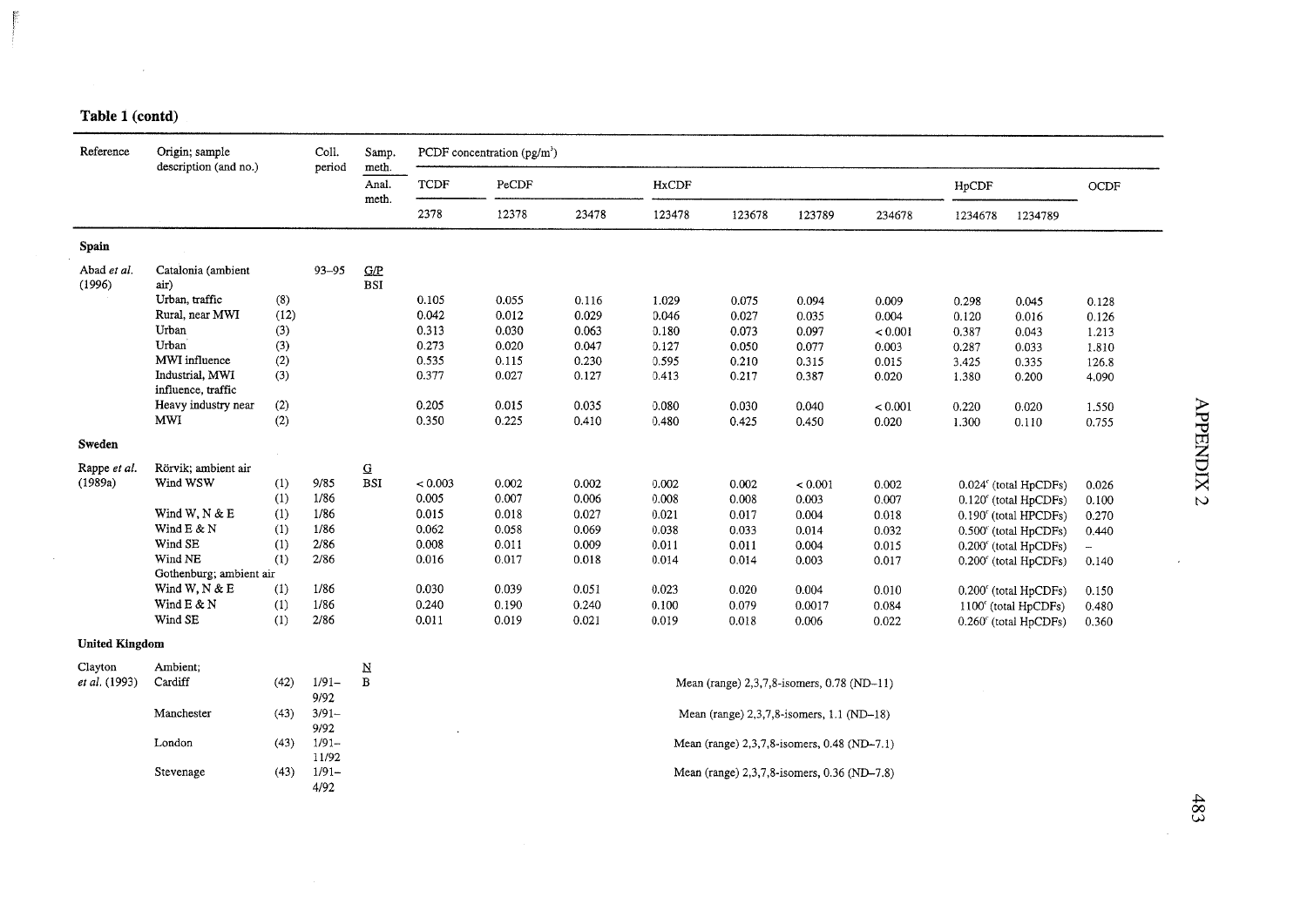| Reference                     | Origin; sample<br>description (and no.)                                                                    |                                        | Coll.<br>period                                 | Samp.<br>meth.                 |                                                        | PCDF concentration $(pg/m^3)$                                 |                                                                   |                                                               |                                                               |                                                               |                                                                           |                                                       |                                                                       |                                                           |
|-------------------------------|------------------------------------------------------------------------------------------------------------|----------------------------------------|-------------------------------------------------|--------------------------------|--------------------------------------------------------|---------------------------------------------------------------|-------------------------------------------------------------------|---------------------------------------------------------------|---------------------------------------------------------------|---------------------------------------------------------------|---------------------------------------------------------------------------|-------------------------------------------------------|-----------------------------------------------------------------------|-----------------------------------------------------------|
|                               |                                                                                                            |                                        |                                                 | Anal.<br>meth.                 | <b>TCDF</b>                                            | PeCDF                                                         |                                                                   | <b>HxCDF</b>                                                  |                                                               |                                                               |                                                                           | HpCDF                                                 |                                                                       | $\rm OCDF$                                                |
|                               |                                                                                                            |                                        |                                                 |                                | 2378                                                   | 12378                                                         | 23478                                                             | 123478                                                        | 123678                                                        | 123789                                                        | 234678                                                                    | 1234678                                               | 1234789                                                               |                                                           |
| <b>United States</b>          |                                                                                                            |                                        |                                                 |                                |                                                        |                                                               |                                                                   |                                                               |                                                               |                                                               |                                                                           |                                                       |                                                                       |                                                           |
| Smith et al.<br>(1989)        | Niagara Falls;<br>ambient air<br>Downwind from<br>industry<br>Upwind from<br>industry                      | (1)<br>(1)<br>(1)<br>(1)<br>(1)<br>(1) | 11/86<br>11/86<br>1/86<br>11/86<br>1/87<br>2/87 | G/P<br>CSO                     | 0.33<br>3.81<br>0.28<br>0.08<br>0.14<br>0.04           | 0.1<br>0.61<br>0.03<br>ND<br>ND<br>ND                         | 0.13<br>1.92<br>ND<br>ND<br>ND<br>ND                              | 0.22<br><b>ND</b><br>0.1<br><b>ND</b><br>0.06<br>ND           | 0.14<br>1.17<br>0.05<br>ND<br>0.02<br>ND                      | ND<br>0.1<br>ND<br>N <sub>D</sub><br><b>ND</b><br>ND          | 0.11<br>2.17<br>$\mathbf{ND}$<br>$\mathbf{ND}$<br>0.04<br><b>ND</b>       | 0.55<br>5.43<br>0.26<br>ND<br>0.15<br>ND              | <b>ND</b><br>N <sub>D</sub><br><b>ND</b>                              | 0.39<br>3.38<br>0.10<br>0.12<br>0.12<br>0.16              |
| Edgerton<br>et al. (1989)     | Akron;<br>2 km from MWI<br>Columbus:<br>3/4 km from RDF<br>1/4 km from SSI<br>Highway<br>Waldo; Background |                                        | $11 - 12/$<br>87                                | G/P<br><b>BSN</b>              | 0.20<br>0.20<br>0.19<br>0.32<br>0.49<br>< 0.13<br>0.13 | 0.026<br>0.033<br>0.029<br>0.032<br>0.057<br>< 0.036<br>0.021 | 0.032<br>0.042<br>0.034<br>< 0.023<br>0.089<br>< 0.036<br>< 0.033 | 0.100<br>0.053<br>0.095<br>0.060<br>0.270<br>< 0.034<br>0.098 | 0.055<br>0.048<br>0.092<br>0.092<br>0.190<br>< 0.034<br>0.014 | 0.039<br>0.036<br>0.020<br>0.038<br>0.120<br>< 0.034<br>0.097 | < 0.036<br>< 0.021<br>< 0.005<br>< 0.028<br>< 0.012<br>< 0.034<br>< 0.008 | 0.25<br>0.24<br>0.22<br>0.20<br>0.47<br>0.087<br>0.22 | < 0.035<br>< 0.022<br>0.031<br>< 0.015<br>< 0.028<br>< 0.013<br>0.019 | 0.19<br>0.17<br>0.18<br>< 0.31<br>0.21<br>< 0.16<br>0.077 |
| Hahn et al.<br>(1989)         | Workplace air;<br>Bottom ash conveyor<br>Feed table floor                                                  |                                        | 1/88                                            | G/P/X<br>N                     | 0.069<br>0.095                                         | 0.012<br>0.015                                                | <b>ND</b><br>ND                                                   | 0.032<br>0.052                                                | ND<br><b>ND</b>                                               | ND<br>$\rm ND$                                                | N <sub>D</sub><br>ND                                                      | 0.107<br>0.149                                        | ${\rm ND}$<br>ND                                                      | 0.166<br>0.254                                            |
| Tiernan<br>et al. (1989)      | Dayton, OH; ambient<br>air, near MWI                                                                       |                                        | 88                                              | N                              | 0.11                                                   | 0.46                                                          | 0.53                                                              | 1.18                                                          | 2.27                                                          | ND                                                            | ND                                                                        | 8.22                                                  | 0.56                                                                  | 3.78                                                      |
| Kominsky &<br>Kwoka<br>(1989) | Boston;<br>Office building<br>Ambient air                                                                  | (12)<br>(4)                            | 9/86                                            | G/Si<br>$\mathbf{C}\mathbf{N}$ | $< 0.37 - 1.4$<br>$< 0.72 - 0.83$                      |                                                               | $< 0.012 - 1.9$<br>$< 0.23 - 1.2$                                 |                                                               |                                                               | $< 0.09 - 0.36$<br>$< 0.11 - 0.29$                            |                                                                           |                                                       | $< 0.39 - < 1.5$<br>$< 0.51 - < 1.5$                                  | $< 0.54 - 1.8$<br>$< 0.51 - 2.8$                          |
| Harless et al.<br>(1990)      | Green Bay, WI;<br>ambient air                                                                              | (4)                                    | 89                                              | G/P<br><b>BSI</b>              | $< 0.01 - 0.04$                                        | $0.02 - 0.09$                                                 | $< 0.02 - 0.07$                                                   | $0.01 - 0.05$                                                 | $0.01 - 0.04$                                                 | $< 0.01 -$<br>< 0.02                                          | $< 0.01 -$<br>< 0.02                                                      |                                                       | $0.03-0.15 < 0.01-0.01$                                               | $0.02 - 0.2$                                              |
| Hunt &<br>Maisel<br>(1990)    | Bridgeport, CT;<br>ambient air                                                                             | (29)                                   | $87 - 88$                                       | G/P<br><b>BSI</b>              | 30.078                                                 | 0.031                                                         | 0.047                                                             | 0.106                                                         | 0.039                                                         | 0.007                                                         | 0.087                                                                     | 0.212                                                 | 0.033                                                                 | 0.211                                                     |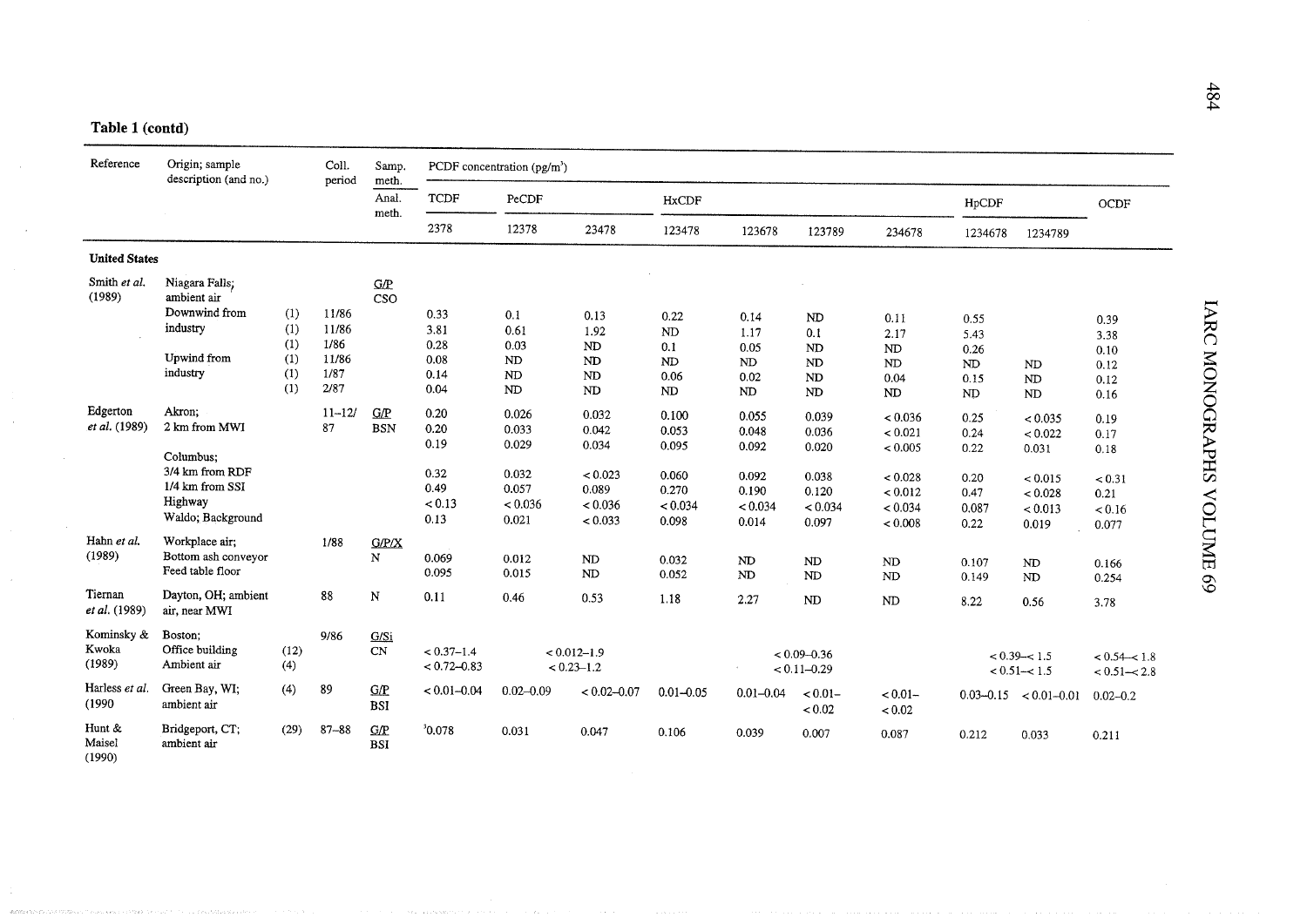| Reference                  | Origin; sample<br>description (and no.)                                                                                                          |                                                       | Coll.<br>period                                         | Samp.<br>meth.    |                                                                            | PCDF concentration $(pg/m^3)$                                                           |                                                                                    |                                                                                    |                                                                                    |                                                                                             |                                                                                      |                                                                                  |                                                                                      |                                                                              |
|----------------------------|--------------------------------------------------------------------------------------------------------------------------------------------------|-------------------------------------------------------|---------------------------------------------------------|-------------------|----------------------------------------------------------------------------|-----------------------------------------------------------------------------------------|------------------------------------------------------------------------------------|------------------------------------------------------------------------------------|------------------------------------------------------------------------------------|---------------------------------------------------------------------------------------------|--------------------------------------------------------------------------------------|----------------------------------------------------------------------------------|--------------------------------------------------------------------------------------|------------------------------------------------------------------------------|
|                            |                                                                                                                                                  |                                                       |                                                         | Anal.<br>meth.    | TCDF                                                                       | PeCDF                                                                                   |                                                                                    | HxCDF                                                                              |                                                                                    |                                                                                             |                                                                                      | HpCDF                                                                            |                                                                                      | OCDF                                                                         |
|                            |                                                                                                                                                  |                                                       |                                                         |                   | 2378                                                                       | 12378                                                                                   | 23478                                                                              | 123478                                                                             | 123678                                                                             | 123789                                                                                      | 234678                                                                               | 1234678                                                                          | 1234789                                                                              |                                                                              |
| Maisel<br>(1990)           | Bridgeport MWI;<br>Ambient, pre-<br>operational                                                                                                  | (22)                                                  | $87 - 88$                                               | G/P<br><b>BSI</b> | 30.062                                                                     | 0.032                                                                                   | 0.049                                                                              | 0.11                                                                               | 0.041                                                                              | < 0.010                                                                                     | 0.10                                                                                 | 0.22                                                                             | 0.031                                                                                | $\overline{\phantom{a}}$                                                     |
| Maisel &<br>Hunt (1990)    | Los Angeles, CA;<br>Ambient                                                                                                                      | (1)                                                   | W/87                                                    | GÆ<br><b>BSI</b>  | 0.021                                                                      | 0.077                                                                                   | 0.077                                                                              | 0.150                                                                              | 0.250                                                                              | < 0.083                                                                                     | < 0.069                                                                              | < 0.190                                                                          | < 0.018                                                                              | 0.056                                                                        |
| Hunt &<br>Maisel<br>(1992) | S. California<br>Session I<br>Session II<br>Session III<br>Session <sub>IV</sub><br>Session V<br>Session VI<br>Session VII<br>Mean, all sessions | (6)<br>(2)<br>(5)<br>(6)<br>(7)<br>(1)<br>(6)<br>(33) | 12/87<br>12/87<br>7/88<br>7/88<br>9/88<br>11/88<br>3/89 | G/P<br><b>BSI</b> | 0.046<br>< 0.032<br>< 0.022<br>< 0.048<br>0.047<br>0.011<br>0.107<br>0.048 | 0.401<br>< 0.016<br>< 0.068<br>${}_{0.050}$<br>< 0.034<br>< 0.040<br>< 0.028<br>< 0.196 | 0.098<br>< 0.016<br>< 0.068<br>< 0.050<br>< 0.062<br>< 0.044<br>< 0.012<br>< 0.074 | 0.188<br>< 0.044<br>< 0.060<br>< 0.068<br>< 0.080<br>< 0.066<br>< 0.032<br>< 0.124 | 0.407<br>< 0.018<br>< 0.060<br>< 0.052<br>< 0.044<br>< 0.066<br>< 0.034<br>< 0.204 | < 0.070<br>${}_{< 0.012}$<br>< 0.060<br>< 0.046<br>< 0.020<br>< 0.046<br>< 0.054<br>< 0.048 | < 0.298<br>< 0.020<br>< 0.060<br>< 0.052<br>< 0.038<br>< 0.066<br>< 0.042<br>< 0.090 | < 1.162<br>< 0.140<br>< 0.160<br>< 0.272<br>0.375<br>0.251<br>< 0.104<br>< 0.514 | < 0.094<br>< 0.014<br>< 0.088<br>< 0.078<br>< 0.054<br>< 0.062<br>< 0.026<br>< 0.066 | 0.108<br>0.048<br>< 0.073<br>< 0.148<br>0.546<br>< 0.436<br>0.187<br>< 0.466 |

Analytical methods: All analyses use high-resolution gas chromatography; B, high-resolution mass spectrometry; C, low-resolution mass spectrometry; I, isomer-specific; O, others; N, no information; S, sophisticated clean-up (see Table 5 and Section  $1.1.4$  in monograph on PCDDs in this volume)

Sampling methods: G, glass fibre filter; P, polyurethane foam; X, XAD; C, carbon; Si, silica; Ps, personal sampling

ND. not deteeted; MW, municipal waste incinerator; SSI, sewage sludge incinerator; RDF, refuse-derived fuel incinerator

Data presented are means. Figures in parentheses are ranges. Levels of congeners not detected at known detection limits (for examples, 0.02 pg/m<sup>3</sup>) are presented as < 0.02

, Contais non-toxie isomers

 $b$  Including non-2,3,7,8-substituted isomers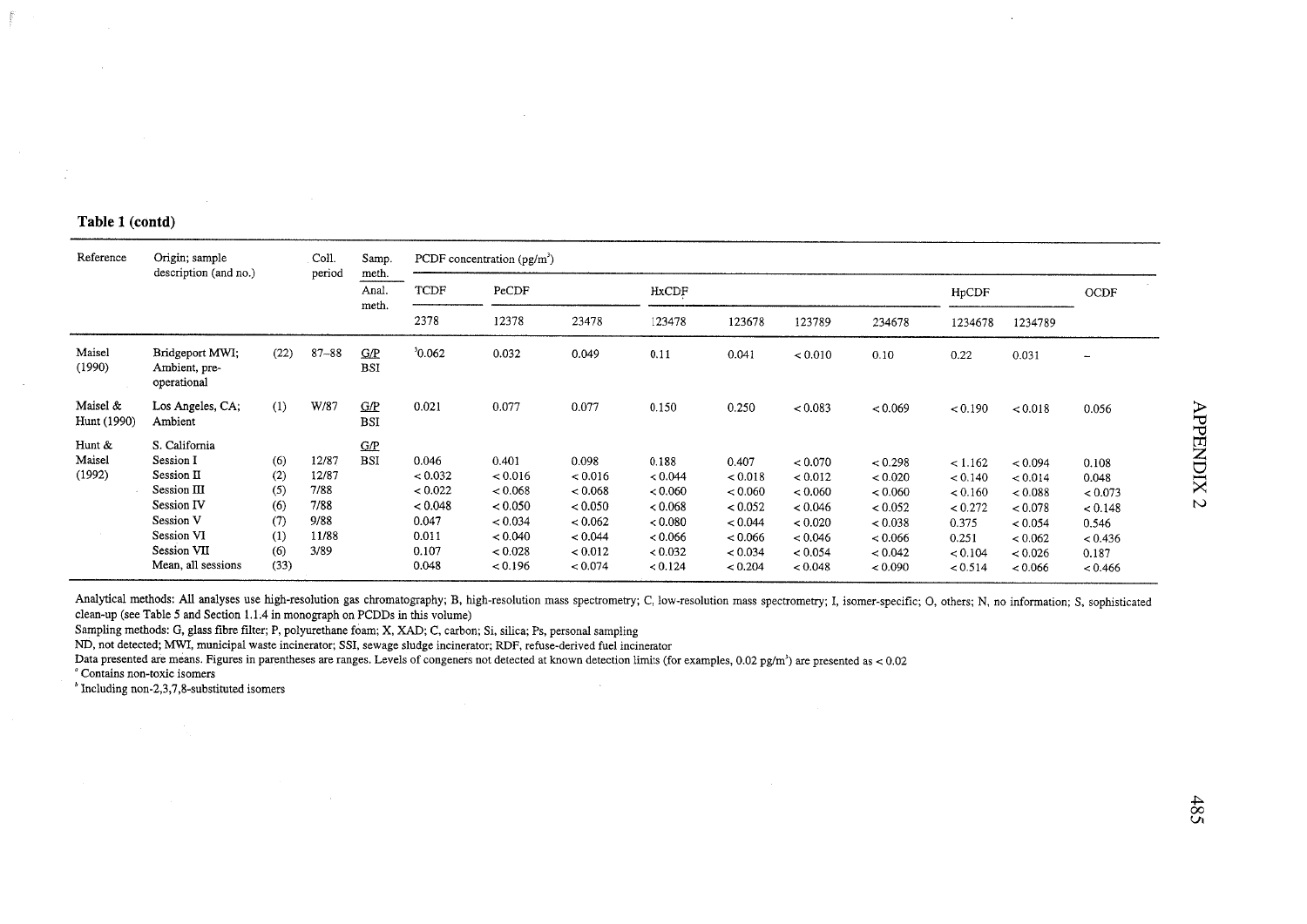## Table 2. Concentrations of PCDFs in water

.<br>1921 - Patrio San California Mercede e constituir con el primer establistica e serve e elecciones serves el p

 $\sim$ 

| Reference                  | Origin; sample<br>description (and no.)                        |           | Coll.     | Anal.      |               | PCDF concentration (pg/L) |         |              |         |         |         |                |          |            |
|----------------------------|----------------------------------------------------------------|-----------|-----------|------------|---------------|---------------------------|---------|--------------|---------|---------|---------|----------------|----------|------------|
|                            |                                                                |           | period    | meth.      | <b>TCDF</b>   | PnCDF                     |         | <b>HxCDF</b> |         |         |         | HpCDF          |          | $\rm OCDF$ |
|                            |                                                                |           |           |            | 2378          | 12378                     | 23478   | 123478       | 123678  | 123789  | 234678  | 1234678        | 1234789  |            |
| Canada                     |                                                                |           |           |            |               |                           |         |              |         |         |         |                |          |            |
| Muir et al.<br>(1995)      | Downstream of<br>pulp mill; river<br>water, dissolved<br>phase | <b>NG</b> | $92 - 93$ | BN         | $0.09 - 0.10$ |                           |         |              |         |         |         |                |          |            |
| Japan                      |                                                                |           |           |            |               |                           |         |              |         |         |         |                |          |            |
| Matsumura<br>et al. (1994) | Coastal seawater                                               | (1)       | NG        | <b>BIS</b> | 0.050         | 0.020                     | 0.035   | 0.028        | 0.020   | < 0.005 | 0.055   | 0.380          | 0.390    | 0.560      |
| <b>Russian Federation</b>  |                                                                |           |           |            |               |                           |         |              |         |         |         |                |          |            |
| Fedorov<br>(1993)          | Chapaevsk;<br>Artesian drinking<br>water                       |           | 6-9/92 N  |            |               | 70.0                      | 70.0    |              | 23.5    |         | 1.8     | 16.3           |          | 39.4       |
| Sweden                     |                                                                |           |           |            |               |                           |         |              |         |         |         |                |          |            |
| Rappe et al.<br>(1989b)    | Bälinge, Uppsala; (1)<br>MWTP ingoing<br>water                 |           | 87        | <b>BIS</b> | < 3.7         | < 5.1                     | < 6.1   | $\lt$ 9      | < 6     | ~120    | $<10$   | 23             | $\leq$ 5 | 25         |
|                            | Bälinge, Uppsala; (1)<br>MWTP outgoing<br>water                |           | 87        |            | < 0.57        | < 0.33                    | < 0.39  | $\lt 1$      | $\lt 1$ | $\lt$ 1 | $\lt 1$ | $\overline{2}$ | 1.2      | < 3.0      |
|                            | Henriksdal,<br>Stockholm;<br>MWTP ingoing                      | (1)       | 87        |            | 2.8           | ~1.6                      | $<1.8$  | $< 8$        | $\lt 4$ | < 8     | < 6     | $\lt$ 7        | ~< 82    | < 65       |
|                            | water<br>Henriksdal,<br>Stockholm;<br>MWTP outgoing<br>water   | (1)       | 87        |            | < 0.32        | < 0.22                    | < 0.24  | $\leq 1$     | < 0.5   | $\lt 1$ | $\lt 1$ | $\lt 2$        | $<10$    | $< 20$     |
|                            | Järnsjön; Eman<br>river                                        | (1)       | 87        |            | 0.026         | 0.025                     | 0.019   | 0.026        | 0.025   | 0.022   | 0.027   | 0.130          | 0.058    | 0.360      |
|                            | Fliseryd; Eman<br>river                                        | (1)       | 87        |            | 0.022         | 0.013                     | 0.014   | 0.021        | 0.019   | < 0.014 | < 0.012 | 0.083          | 0.030    | 0.150      |
|                            | Filtered water;<br>Eman river                                  | (1)       | 87        |            | < 0.017       | < 0.011                   | < 0.014 | < 0.024      | < 0.023 | < 0.029 | < 0.024 | < 0.011        | < 0.030  | < 0.059    |

 $\label{eq:1} \begin{split} \mathcal{L}(\mathbf{x}) = \mathcal{L}(\mathbf{x}) + \mathcal{L}(\mathbf{x}) + \mathcal{L}(\mathbf{x}) + \mathcal{L}(\mathbf{x}) + \mathcal{L}(\mathbf{x}) + \mathcal{L}(\mathbf{x}) + \mathcal{L}(\mathbf{x}) \end{split}$ 

 $\hat{f}$  . The contract of the contract of the contract of the contract of the contract of

.<br>In the first to the reduction of a participant and control of the first interaction participant and international companies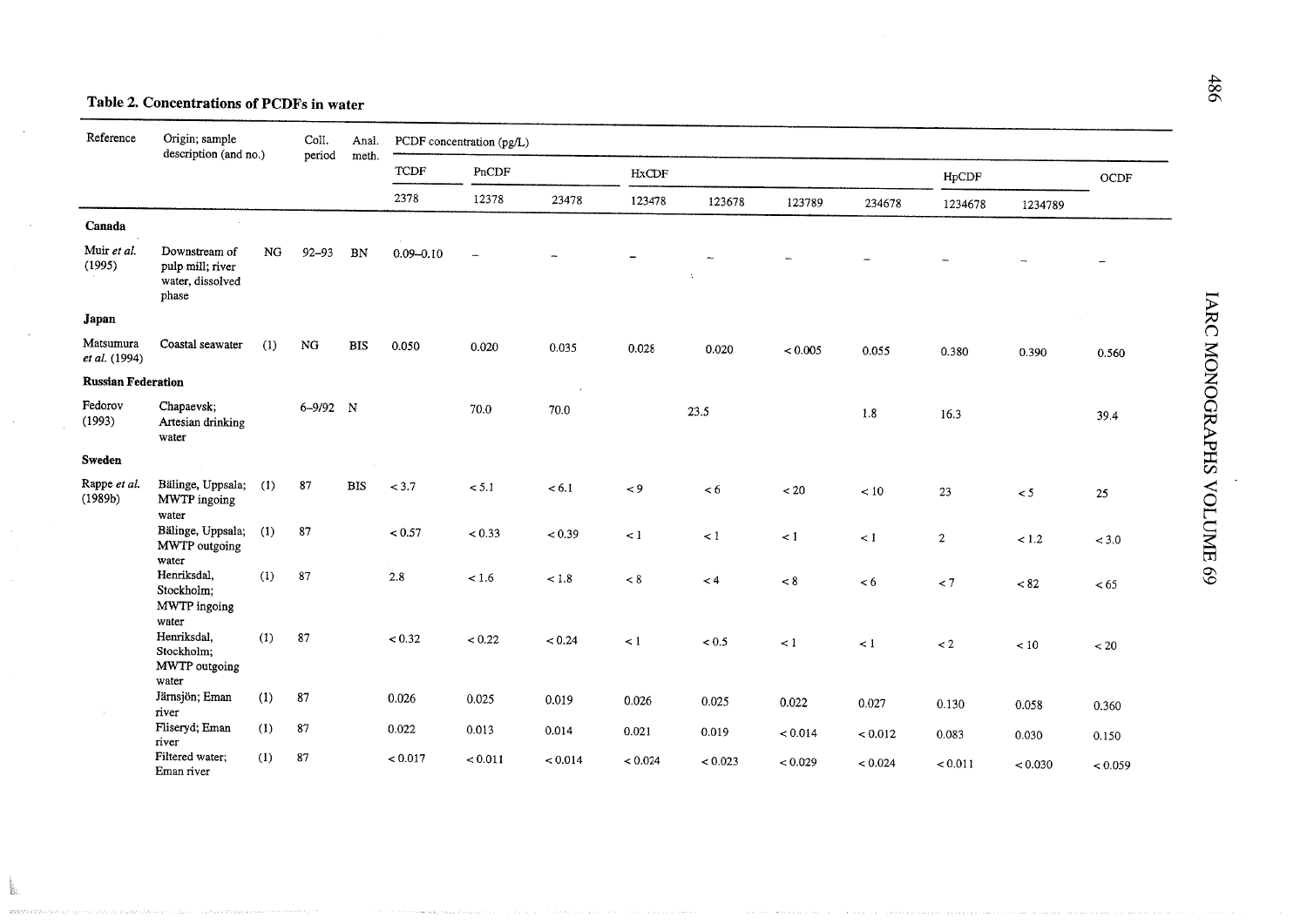$\sim$ 

 $\sim 10$ 

| Reference                          | Origin; sample<br>description (and no.) | Coll.      | Anal.    |            | PCDF concentration (pg/L) |                      |                     |                  |                      |                      |                      |                 |                     |                  |
|------------------------------------|-----------------------------------------|------------|----------|------------|---------------------------|----------------------|---------------------|------------------|----------------------|----------------------|----------------------|-----------------|---------------------|------------------|
|                                    |                                         |            | period   | meth.      | <b>TCDF</b>               | PnCDF                |                     | HxCDF            |                      |                      |                      | HpCDF           |                     | OCDF             |
|                                    |                                         |            |          |            | 2378                      | 12378                | 23478               | 123478           | 123678               | 123789               | 234678               | 1234678         | 1234789             |                  |
| <b>Sweden</b><br>(contd)           |                                         |            |          |            |                           |                      |                     |                  |                      |                      |                      |                 |                     |                  |
| Rappe et al.<br>(1989b)<br>(contd) | Blank:<br>Laboratory                    | (1)        | 87       | <b>BIS</b> | < 0.016                   | < 0.011              | < 0.014             | < 0.033          | < 0.032              | < 0.039              | < 0.032              | < 0.015         | < 0.040             | < 0.099          |
| Rappe et al.<br>(1990a)            | Ringhals, in; Sea<br>cooling water      | (1)        | 89       | <b>BIS</b> | 0.016                     | 0.0032               | 0.0034              | 0.0068           | 0.0021               | < 0.005              | < 0.004              | 0.025           | < 0.007             | 0.026            |
|                                    | Ringhals, out; Sea (1)<br>cooling water |            | 89       |            | 0.013                     | 0.0097               | 0.0068              | 0.0066           | 0.0020               | < 0.006              | < 0.004              | 0.019           | < 0.007             | < 0.015          |
|                                    | Ringhals, in; Sea<br>cooling water      | (1)        | 89       |            | 0.0072                    | 0.0020               | 0.0025              | 0.0021           | 0.0012               | < 0.001              | 0.0019               | 0.010           | < 0.002             | 0.020            |
|                                    | Ringhals, out; Sea (1)<br>cooling water |            | 89       |            | 0.0091                    | 0.0021               | 0.0023              | 0.0025           | 0.0013               | < 0.001              | 0.0012               | 0.012           | < 0.002             | 0.018            |
|                                    | River Ljusnan                           | (3)        | 89       |            | 0.011                     | $0.0036 -$<br>0.0073 | $0.0059 -$<br>0.010 | $0.005 - 0.011$  | $0.0038 -$<br>0.0082 | < 0.007              | $0.0047 -$<br>0.0091 | $0.023 - 0.058$ | $0.0003 -$<br>0.004 | $0.018 - 0.044$  |
|                                    | River Ljungan<br>Drinking water         | (1)<br>(1) | 89<br>89 |            | 0.026<br>0.0096           | 0.0079<br>< 0.0003   | 0.0085<br>0.0023    | 0.0095<br>0.0007 | 0.0031<br>0.0006     | < 0.0006<br>< 0.0005 | 0.002<br>< 0.0004    | 0.099<br>0.0003 | < 0.0009<br>< 0.001 | 0.100<br>< 0.006 |
| <b>United States</b>               |                                         |            |          |            |                           |                      |                     |                  |                      |                      |                      |                 |                     |                  |
| Meyer et al.<br>(1989)             | Lockport;<br>Finished water, S          | (1)        | 8/86     | S          | C/BO 1.2/1.2              |                      | < 1.1               |                  |                      | $< 0.7$              |                      |                 | < 0.8               | 0.8              |
|                                    | Finished water,<br>PB                   | (1)        |          |            | $< 0.8$                   |                      | $<2.0\,$            |                  |                      | < 1.1                |                      |                 | $<1.2\,$            | < 0.5            |
|                                    | Blank; Distilled<br>water, S            | (1)        | 9/86     |            | < 1.4                     |                      | $<1.0\,$            |                  |                      | ${}_{< 0.8}$         |                      |                 | < 3.7               | $<1.5$           |
|                                    | Distilled water,<br>PB                  | (1)        |          |            | $< 0.9$                   |                      | $< 0.8$             |                  |                      | $< 0.5$              |                      |                 | < 2.7               | < 0.9            |
|                                    | Lockport;<br>Finished water, S          | (1)        | 2/88     |            | < 3.4                     |                      | < 4.0               |                  |                      | < 4.4                |                      |                 | < 6.6               | < 15             |
|                                    | Finished water,<br>PB                   | (1)        |          |            | < 3.6                     |                      | < 4.0               |                  |                      | < 4.3                |                      |                 | < 5.1               | < 11             |
|                                    | Lockport:<br>Finished water, S          | (1)        | 8/88     |            | < 2.5                     |                      | < 2.3               |                  |                      | < 3.1                |                      |                 | < 4.4               | < 6.8            |
|                                    | Finished water,<br>PB                   | (1)        |          |            | < 2.9                     |                      | < 2.2               |                  |                      | < 2.1                |                      |                 | < 3.6               | < 7.8            |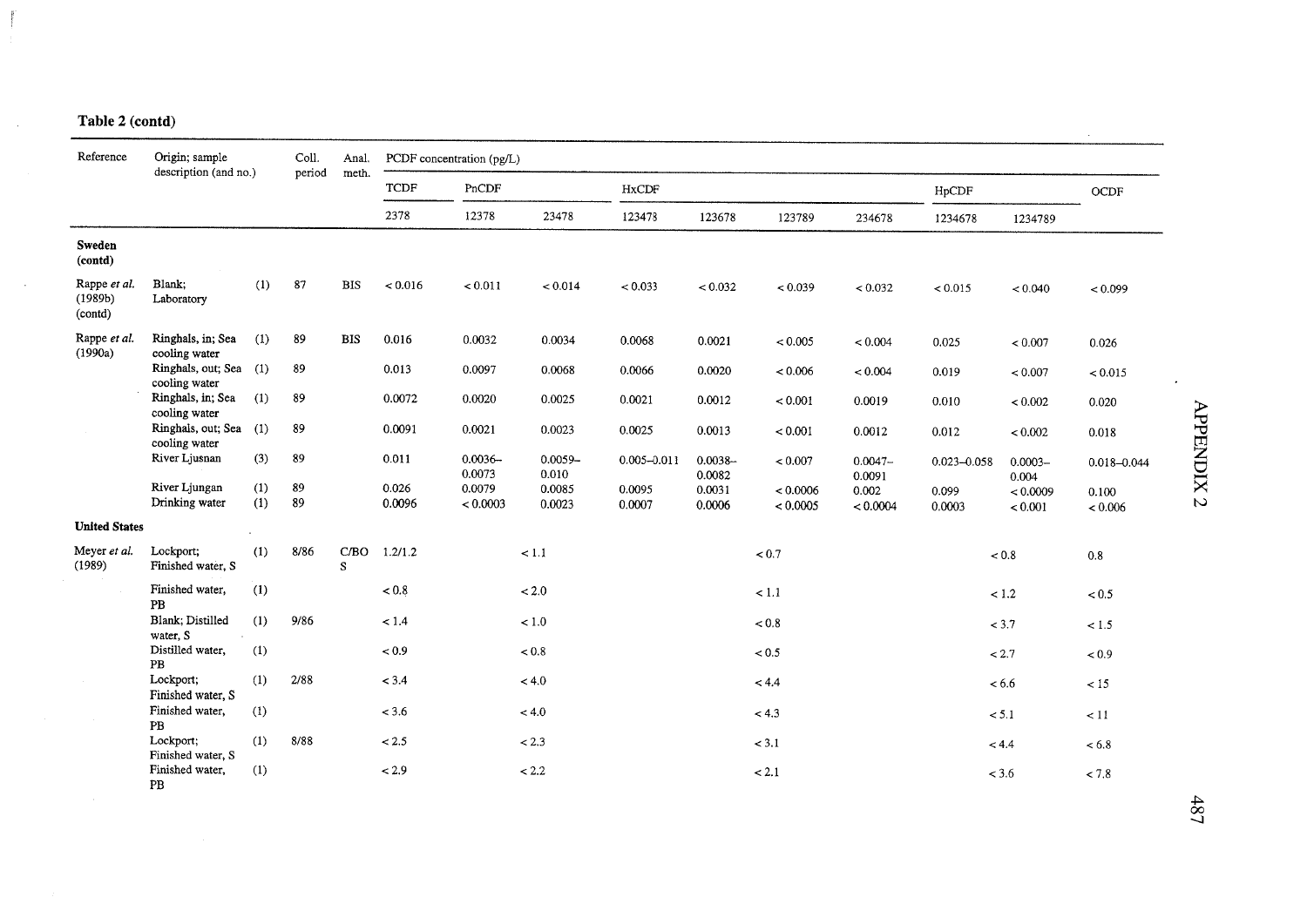| Reference                         | Origin; sample                              |      | Coll.  | Anal.                                         |                      | PCDF concentration $(pg/L)$                  |               |  |  |               |        |         |               |              |
|-----------------------------------|---------------------------------------------|------|--------|-----------------------------------------------|----------------------|----------------------------------------------|---------------|--|--|---------------|--------|---------|---------------|--------------|
|                                   | description (and no.)                       |      | period | meth.<br><b>TCDF</b><br>PnCDF<br><b>HxCDF</b> |                      |                                              |               |  |  | HpCDF         |        | OCDF    |               |              |
|                                   |                                             |      |        |                                               | 2378                 | 12378<br>23478<br>123478<br>123678<br>123789 |               |  |  |               | 234678 | 1234678 | 1234789       |              |
| <b>United States (contd)</b>      |                                             |      |        |                                               |                      |                                              |               |  |  |               |        |         |               |              |
| Meyer et al.<br>(1989)<br>(contd) | 19 other<br>locations;<br>Finished water, S | (19) | 86-87  |                                               | ND.<br>$(0.3 - 2.6)$ |                                              | $ND(0.3-2.7)$ |  |  | $ND(0.3-1.7)$ |        |         | $ND(0.8-4.8)$ | ND(0.6–8.6)  |
|                                   | Finished water,<br>PB                       | (19) |        |                                               | ND<br>$(0.3 - 2.7)$  |                                              | $ND(0.4-2.6)$ |  |  | $ND(0.3-1.7)$ |        |         | ND(0.7–12.4)  | $ND(0.5-48)$ |

Analytical methods: All analyses use high-resolution gas chromatography; B, high-resolution mass spectrometry; N, no information; C, low-resolution mass spectrometry; I, isomer-specific; O, others; S, sophisticated clean-up (see Table 5 and Section 1.1.4 in monograph on PCDDs in this volume)

ND, not detected; detection limit in parentheses; MWTP, municipal water treatment plant; S, soluble; PB, particle-bound

Data presented are means. Figures in parentheses are ranges. Levels of congeners not detected at known detection limits (for examples, 0.02 pg/m<sup>3</sup>) are presented as < 0.02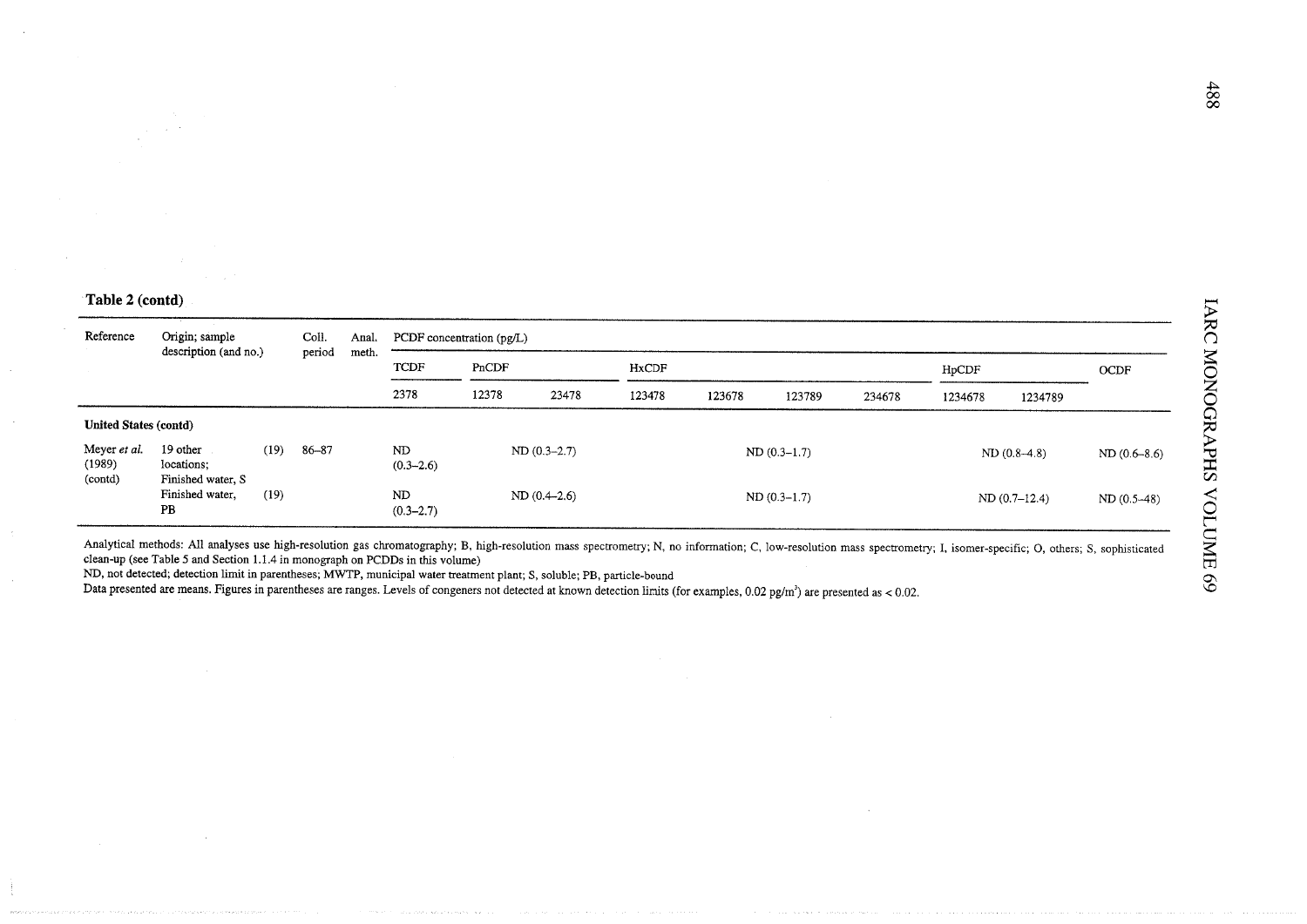#### Table 3. Concentrations of PCDFs in soil

 $\bar{E}$ 

 $\sim 10^{11}$ 

 $\sim 10^{11}$ 

| Reference             | Origin; sample<br>description (and no.)       | Coll.<br>period | Anal.<br>meth. |             | PCDF concentration (ng/kg; ppt) |         |          |          |            |          |         |                |         |  |
|-----------------------|-----------------------------------------------|-----------------|----------------|-------------|---------------------------------|---------|----------|----------|------------|----------|---------|----------------|---------|--|
|                       |                                               |                 |                | <b>TCDF</b> | PeCDF                           |         | HxCDF    |          |            |          | HpCDF   |                | $OCDF$  |  |
|                       |                                               |                 |                | 2378        | 12378                           | 23478   | 123478   | 123678   | 123789     | 234678   | 1234678 | 1234789        |         |  |
| Austria               |                                               |                 |                |             |                                 |         |          |          |            |          |         |                |         |  |
| Boos et al.<br>(1992) | Meadow; urban<br>emission                     | 90/91           | <b>CSI</b>     | ${\rm ND}$  | 3.0                             | 1.7     | 6.4      | $2.2\,$  | ${\rm ND}$ | 1.9      | 11.3    | $\rm ND$       | 12.1    |  |
|                       | Park; urban<br>emission                       | 90/91           |                | $\rm ND$    | 2.6                             | 1.7     | 3.3      | 2.1      | $\rm ND$   | ND       | 9.8     | 0.5            | 10.2    |  |
|                       | Traffic island;<br>heavy traffic              | 90/91           |                | $3.0\,$     | 6.5                             | 2.7     | 11.3     | 4.3      | ND         | ND       | 38.3    | 2.9            | 30.1    |  |
|                       | Meadow; urban<br>emission                     | 90/91           |                | 6.1         | 4.2                             | $2.2\,$ | 2.7      | 3.6      | $\rm ND$   | $1.8\,$  | 15.9    | 1.4            | 27.2    |  |
|                       | Meadow; urban<br>emission                     | 90/91           |                | ND          | 2.6                             | ND      | 1.3      | 2.1      | ND         | $2.5$    | 12.4    | 0.5            | 26.1    |  |
|                       | Meadow; urban<br>emission                     | 90/91           |                | ND          | 3.3                             | 1.6     | 7.1      | 2.9      | ND         | $2.8\,$  | 16.6    | 1.8            | 20.9    |  |
|                       | Meadow; urban<br>emission                     | 90/91           |                | ND          | 1.7                             | ND      | 2.5      | 1.5      | ND         | 3.9      | 26.2    | 4.2            | 45.6    |  |
|                       | Park; urban<br>emission                       | 90/91           |                | 1.3         | 1.5                             | 1.3     | 3.6      | 1.9      | ND         | 5.4      | 12.0    | ND             | 13.3    |  |
|                       | Meadow; cable<br>proc. plant                  | 90/91           |                | 2.3         | 4.7                             | 3.3     | 5.2      | 4.0      | $\rm ND$   | 5.5      | 19.0    | 1.8            | 30.1    |  |
|                       | Meadow; cable<br>proc. plant                  | 90/91           |                | 3.8         | 13.4                            | 5.3     | 14.0     | 5.2      | 1.2        | $3.2\,$  | 18.5    | 4.1            | 12.8    |  |
|                       | Meadow; cable<br>proc. plant                  | 90/91           |                | 2.2         | 2.3                             | 2.8     | 3.2      | 2.9      | $\rm ND$   | 5.0      | 12.7    | N <sub>D</sub> | 3.5     |  |
|                       | Meadow; diffuse<br>emission                   | 90/91           |                | ND          | 2.7                             | 1.7     | 5.1      | 3.2      | 2.8        | 4.1      | 13.5    | ND             | 10.9    |  |
|                       | Meadow; diffuse<br>emission                   | 90/91           |                | ND          | 2.1                             | $0.6\,$ | 1.9      | 0.6      | <b>ND</b>  | $\rm ND$ | 3.5     | 0.6            | 5.1     |  |
|                       | Meadow; Diffuse<br>emission,                  | 90/91           |                | ND          | 2.4                             | 0.7     | $\rm ND$ | $\rm ND$ | ND         | $\rm ND$ | 3.1     | 1.3            | $4.6\,$ |  |
|                       | highway 100 m<br>Meadow; diffuse<br>emission. | 90/91           |                | 1.9         | 1.4                             | $0.6\,$ | 1.4      | 1.2      | $\rm ND$   | $\rm ND$ | 5.2     | $0.5\,$        | 5.1     |  |
|                       | highway 200 m<br>Meadow; steel<br>foundry     | 90/91           |                | $\rm ND$    | 1.7                             | $0.8\,$ | $1.8\,$  | $0.8\,$  | ${\rm ND}$ | 1.0      | 5.9     | 0.6            | 10.8    |  |
|                       | Meadow; steel<br>foundry                      | 90/91           |                | 2.4         | 1.8                             | 1.6     | $1.0\,$  | $0.6\,$  | $\rm ND$   | $1.2\,$  | 5.7     | 0.5            | 6.8     |  |
|                       | Ŵ.<br>$\sim$                                  |                 |                |             |                                 |         |          |          |            |          |         |                |         |  |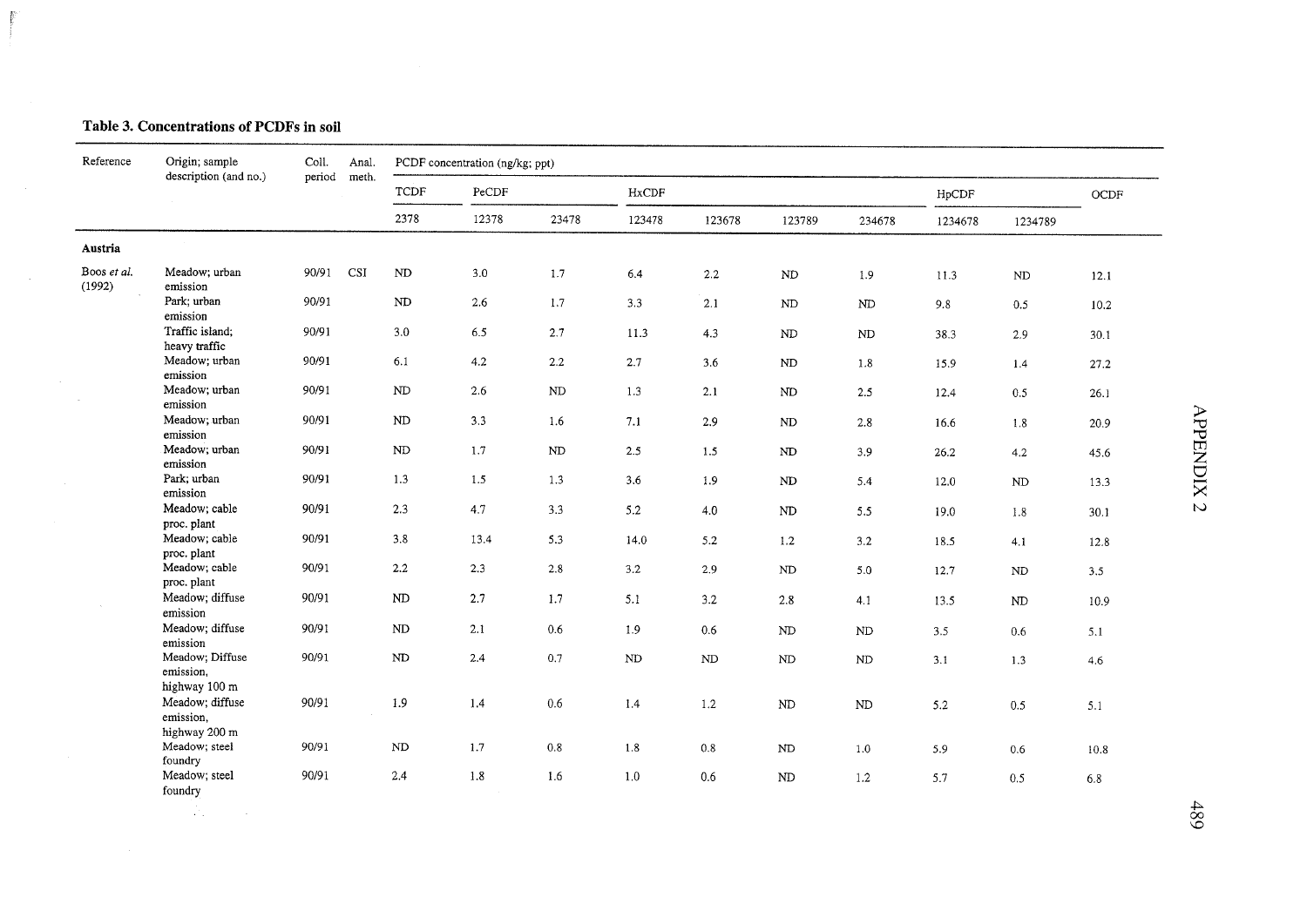| Reference                | Origin; sample<br>description (and no.)             |      | Coll.  | Anal. |                           | PCDF concentration (ng/kg; ppt) |       |        |                           |            |            |               |            |               |
|--------------------------|-----------------------------------------------------|------|--------|-------|---------------------------|---------------------------------|-------|--------|---------------------------|------------|------------|---------------|------------|---------------|
|                          |                                                     |      | period | meth. | <b>TCDF</b>               | PeCDF                           |       | HxCDF  |                           |            |            | ${\rm HpCDF}$ |            | OCDF          |
|                          |                                                     |      |        |       | 2378                      | 12378                           | 23478 | 123478 | 123678                    | 123789     | 234678     | 1234678       | 1234789    |               |
| Austria (contd)          |                                                     |      |        |       |                           |                                 |       |        |                           |            |            |               |            |               |
| Boos et al.<br>(1992)    | Meadow; industry                                    |      | 90/91  | CSI   | ND                        | 3.3                             | 2.3   | 4.2    | 2.5                       | ND         | ${\rm ND}$ | 8.2           | ${\rm ND}$ | 7.2           |
| (contd)                  | Meadow; Alpine<br>background                        |      | 90/91  |       | ND                        | <b>ND</b>                       | ND    | ND     | $\rm ND$                  | ND         | ND         | 5.4           | $\rm ND$   | $6.0\,$       |
|                          | Urban outskirts:<br>2ndary Al smelter               | (1)  | 90/91  |       | 1.5                       | 3.2                             | 1.3   | 5.0    | 3.1                       | ND         | 2.6        | 20.3          | 1.3        | 52.7          |
|                          | Urban outskirts;<br>2ndary Al smelter               | (1)  | 90/91  |       | 2.5                       | 6.7                             | 3.5   | 6.9    | 6.2                       | ND         | 6.0        | 26.5          | 1.8        | 56.0          |
|                          | Urban outskirts;<br>diffuse emission                | (1)  | 90/91  |       | 0.7                       | 2.7                             | 1.7   | 4.5    | 4.1                       | ND         | 9.6        | 20.8          | 0.8        | 11.3          |
|                          | Meadow;<br>highway 0.5 m                            | (1)  | 90/91  |       | ND                        | 4.9                             | 2.0   | 3.9    | 2.4                       | ${\rm ND}$ | 2.8        | 12.2          | 1.7        | 13.0          |
|                          | Industrial area:<br>metal smelter                   | (1)  | 90/91  |       | 12.0                      | 7.3                             | 11.1  | 9.3    | 6.9                       | ND         | <b>ND</b>  | 85.0          | <b>ND</b>  | 74.0          |
| Canada                   |                                                     |      |        |       |                           |                                 |       |        |                           |            |            |               |            |               |
| Pearson et al.<br>(1990) | Hamilton;<br>vicinity<br>incinerator                | (11) | 83     | CSO   |                           |                                 |       |        | No other isomers reported |            |            |               |            | $4 (ND-33)$   |
|                          | Scarborough;<br>vicinity<br>incinerator<br>Ontario; | (12) | 87     |       |                           |                                 |       |        | No other isomers reported |            |            |               |            | 43 (ND-230)   |
|                          | Rural soils                                         | (1)  | 83     |       | No other isomers reported |                                 |       |        |                           |            |            |               |            | ND            |
|                          | Rural soils                                         | (26) | 87     |       |                           |                                 |       |        | No other isomers reported |            |            |               |            | ND            |
|                          | Rural soils                                         | (15) | 88     |       |                           |                                 |       |        | No other isomers reported |            |            |               |            | ND            |
|                          | Rural soils                                         | (1)  | 88     |       |                           |                                 |       |        | No other isomers reported |            |            |               |            | ND            |
|                          | Ontario:                                            |      |        |       |                           |                                 |       |        |                           |            |            |               |            |               |
|                          | Urban soils                                         | (2)  | 83     |       |                           |                                 |       |        | No other isomers reported |            |            |               |            | $41 (ND-81)$  |
|                          | Urban soils                                         | (11) | 87     |       |                           |                                 |       |        | No other isomers reported |            |            |               |            | $19 (ND-160)$ |
|                          | Urban soils                                         | (15) | 88     |       |                           |                                 |       |        | No other isomers reported |            |            |               |            | 77 (ND-600)   |
|                          | Urban soils                                         | (1)  | 88     |       |                           |                                 |       |        | No other isomers reported |            |            |               |            | ND.           |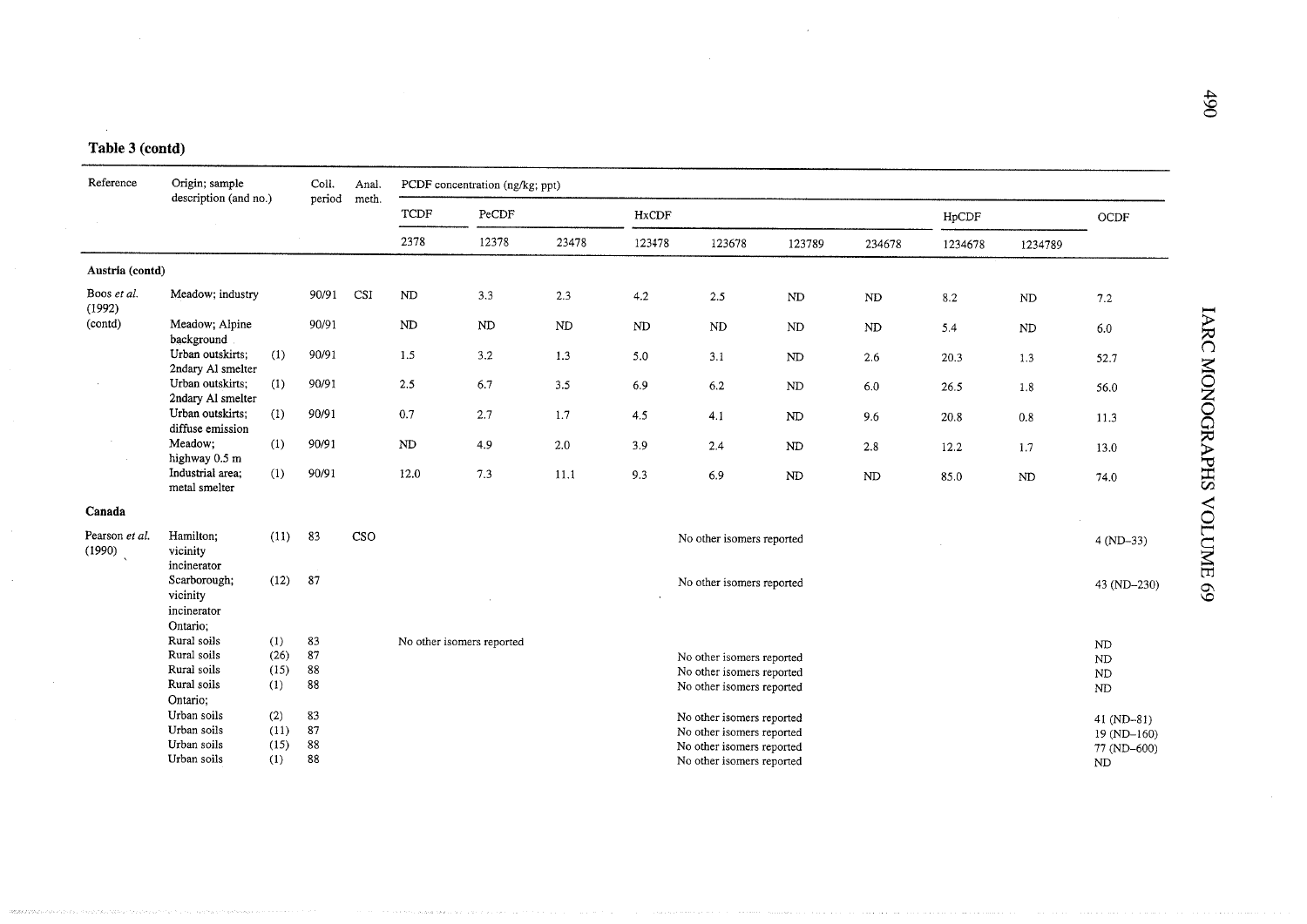$\tilde{E}$ ÷

 $\sim 10$ 

| Reference                         | Origin; sample<br>description (and no.) |      | Coll.<br>period | Anal.      |         | PCDF concentration (ng/kg; ppt) |          |                  |                                 |            |          |                      |          |                      |
|-----------------------------------|-----------------------------------------|------|-----------------|------------|---------|---------------------------------|----------|------------------|---------------------------------|------------|----------|----------------------|----------|----------------------|
|                                   |                                         |      |                 | meth.      | TCDF    | ${\tt PeCDF}$                   |          | <b>HxCDF</b>     |                                 |            |          | HpCDF                |          | OCDF                 |
|                                   |                                         |      |                 |            | 2378    | 12378                           | 23478    | 123478           | 123678                          | 123789     | 234678   | 1234678              | 1234789  |                      |
| China, People's Republic          |                                         |      |                 |            |         |                                 |          |                  |                                 |            |          |                      |          |                      |
| Wu et al.<br>(1995)               | Ya-Er Lake area;<br>soil 1              | (1)  | $91 - 94$       | CSI        | 0.17    | ND                              | 0.05     | 0.49             | ND                              | ${\rm ND}$ | 0.04     | 0.01                 | ND       | 0.15                 |
|                                   | Ya-Er Lake area;<br>soil 2              | (1)  | $91 - 94$       |            | ND      | 0.19                            | ND       | 0.45             | $\rm ND$                        | $\rm ND$   | $\rm ND$ | 0.03                 | $\rm ND$ | 0.13                 |
| <b>Finland</b>                    |                                         |      |                 |            |         |                                 |          |                  |                                 |            |          |                      |          |                      |
| Assmuth &<br>Vartiainen<br>(1995) | Sawmill; depth.<br>$0 - 0.5$ m; soil    | (10) | NG              | <b>BSI</b> | 15-3000 | ND-530                          | ND-1 000 | 7500-<br>800 000 | ND-180                          | ND         | ND-2200  | 20 000-<br>1 200 000 | ND       | 23 000-<br>1 200 000 |
| Germany                           |                                         |      |                 |            |         |                                 |          |                  |                                 |            |          |                      |          |                      |
| Schlesing<br>(1989)               | Herbic. plant;<br>Boring d., 1 m        | (?)  | ~< 89           | <b>NSI</b> |         |                                 |          |                  | TCDF-HpCDF only totals reported |            |          |                      |          | 1661000              |
|                                   | Herbic. plant;<br>Boring d., 2 m        | (?)  | $< 89$          |            |         |                                 |          |                  | TCDF-HpCDF only totals reported |            |          |                      |          | 19 600               |
|                                   | Herbic. plant;<br>Boring d., 3 m        | (?)  | < 89            |            |         |                                 |          |                  | TCDF-HpCDF only totals reported |            |          |                      |          | 17 600               |
|                                   | Herbic. plant;<br>Boring d., 4 m        | (?)  | $< 89$          |            |         |                                 |          |                  | TCDF-HpCDF only totals reported |            |          |                      |          | 11 200               |
|                                   | Herbic. plant;<br>Boring d., 1 m        | (1)  | ~< 89           |            |         |                                 |          |                  | TCDF-HpCDF only totals reported |            |          |                      |          | 61 200               |
|                                   | Herbic. plant;<br>Boring d., 2 m        | (1)  | < 89            |            |         |                                 |          |                  | TCDF-HpCDF only totals reported |            |          |                      |          | 42 000               |
|                                   | Herbic. plant;<br>Boring d., 3 m        | (1)  | ~< 89           |            |         |                                 |          |                  | TCDF-HpCDF only totals reported |            |          |                      |          | 27 100               |
|                                   | Herbic. plant;<br>Boring d., 4 m        | (1)  | ~< 89           |            |         |                                 |          |                  | TCDF-HpCDF only totals reported |            |          |                      |          | -                    |
|                                   | Herbic. plant;<br>Boring d., 5 m        | (1)  | ~< 89           |            |         |                                 |          |                  | TCDF-HpCDF only totals reported |            |          |                      |          | 700                  |
|                                   | Herbic. plant;<br>Boring d., 6 m        | (1)  | ~189            |            |         |                                 |          |                  | TCDF-HpCDF only totals reported |            |          |                      |          | 1600                 |
|                                   | Herbic. plant;<br>Boring d., 7 m        | (1)  | < 89            |            |         |                                 |          |                  | TCDF-HpCDF only totals reported |            |          |                      |          | 261 000              |
|                                   | Herbic. plant;<br>Boring d., 8 m        | (1)  | ~< 89           |            |         |                                 |          |                  | TCDF-HpCDF only totals reported |            |          |                      |          | 500                  |

 $\bar{\mathcal{A}}$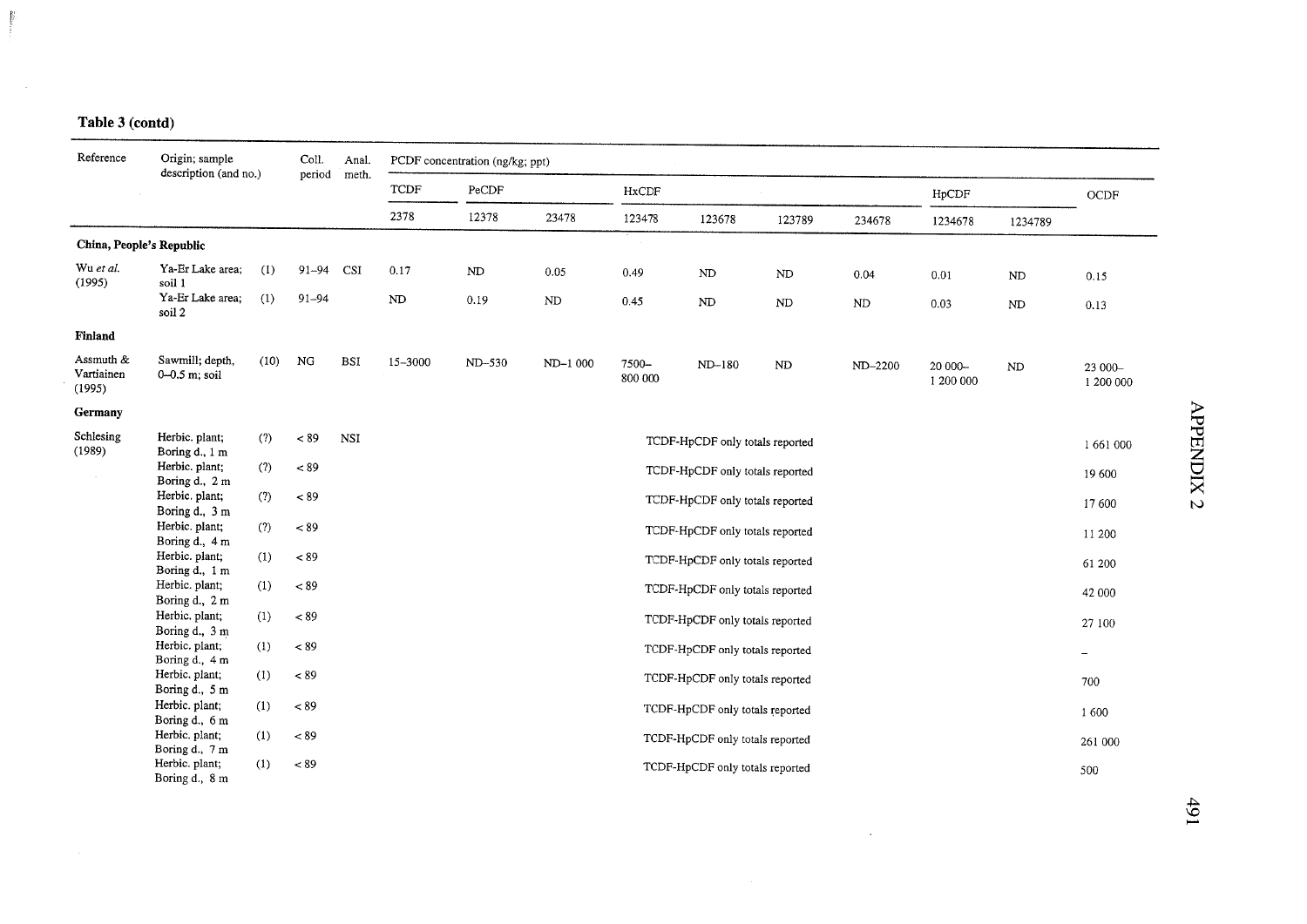| Reference                     | Origin; sample                                                                                            |                          | Coll.                | Anal.      |                             | PCDF concentration (ng/kg; ppt) |                             |                          |                                 |                                                |                                |                                       |                             |                                 |
|-------------------------------|-----------------------------------------------------------------------------------------------------------|--------------------------|----------------------|------------|-----------------------------|---------------------------------|-----------------------------|--------------------------|---------------------------------|------------------------------------------------|--------------------------------|---------------------------------------|-----------------------------|---------------------------------|
|                               | description (and no.)                                                                                     |                          | period               | meth.      | TCDF                        | PeCDF                           |                             | <b>HxCDF</b>             |                                 |                                                |                                | HpCDF                                 |                             | OCDF                            |
|                               |                                                                                                           |                          |                      |            | 2378                        | 12378                           | 23478                       | 123478                   | 123678                          | 123789                                         | 234678                         | 1234678                               | 1234789                     |                                 |
| Germany (contd)               |                                                                                                           |                          |                      |            |                             |                                 |                             |                          |                                 |                                                |                                |                                       |                             |                                 |
| Schlesing<br>$(1989)$ (contd) | Herbic. plant;<br>Boring d. 9 m                                                                           | (1)                      | $< 89$               |            |                             |                                 |                             |                          | TCDF-HpCDF only totals reported |                                                |                                |                                       |                             | $\overline{\phantom{0}}$        |
| Hagenmaier<br>et al. (1992)   | Rastatt; site 1<br>Rastatt; site 2                                                                        | (1)<br>(1)<br>(1)<br>(1) | 87<br>89<br>87<br>89 | <b>BSI</b> | 24<br>16<br>5 0 0 0<br>4710 | 25<br>33<br>8 2 4 0<br>9430     | 20<br>18<br>5 2 4 0<br>3870 | 36<br>41<br>7010<br>7500 | 21<br>25<br>3880<br>4 3 9 0     | $\overline{4}$<br>$\overline{4}$<br>740<br>780 | 18<br>17<br>3 2 8 0<br>2 5 3 0 | 110<br>62<br>20 900<br>16 900         | 12<br>12<br>2860<br>2 3 6 0 | 80<br>100<br>14 200<br>14 200   |
|                               | Rastatt; site 3<br>Rastatt; site 4                                                                        | (1)<br>(1)<br>(1)<br>(1) | 87<br>89<br>87<br>89 |            | 440<br>470<br>250<br>350    | 780<br>980<br>420<br>650        | 480<br>480<br>300<br>370    | 880<br>800<br>610<br>790 | 470<br>470<br>330<br>450        | 70<br>80<br>70<br>80                           | 370<br>290<br>260<br>290       | 2 2 0 0<br>2 1 6 0<br>1770<br>2 3 1 0 | 280<br>280<br>220<br>330    | 1700<br>1600<br>1 4 0 0<br>1900 |
| She &<br>Hagenmaier<br>(1996) | Rastatt; all<br>samples <sup>4</sup>                                                                      | (77)                     | 87                   | <b>BSI</b> | 140<br>$(10-13300)$         | 350<br>$(10 - 25000)$           | 240<br>$(3-13100)$          | 390<br>$(15 - 21200)$    | 240<br>$(9 - 11500)$            | 21<br>$(1 - 1470)$                             | 180<br>$(6 - 7940)$            | 1010<br>$(51 - 63600)$                | 120<br>$(3 - 9630)$         | 880<br>$(40 - 37000)$           |
| Theisen<br>et al. (1993)      | Kieselrot Cu slag<br>Close to Kieselrot<br>sport ground;<br>garden soil<br>Corresponding<br>standard soil |                          | 92<br>92<br>92       | <b>BSI</b> | 6800<br>15<br>2.5           | 28 000<br>72<br>$\overline{2}$  | 14 200<br>36<br>1.8         | 94 100<br>231<br>2.9     | 83 300<br>204<br>2.4            | 14 200<br>33<br>0.3                            | 64 200<br>160<br>2.5           | 1 674 600<br>2988<br>15.8             | 150 300<br>200<br>< 0.2     | 314 000<br>8 1 2 0<br>$< 9$     |
| McLachlan &<br>Reissinger     | Field 1;<br>no sludge <sup>®</sup>                                                                        | (1)                      | 89                   | <b>CSI</b> | 0.64                        | 0.72                            | 0.88                        | 0.57                     | 0.45                            | 0.06                                           | 0.39                           | 3.0                                   | 0.20                        | 2.8                             |
| (1990)                        | Field 2:<br>sludge for 10 $y^e$                                                                           | (1)                      | 89                   |            | 0.63                        | 1.6                             | 0.89                        | 2.0                      | 0.94                            | 0.19                                           | 0.59                           | 7.4                                   | 0.38                        | 9                               |
|                               | Field 3;<br>sludge for 30 $y^e$                                                                           | (1)                      | 89                   |            | 2.1                         | 4.2                             | 2.7                         | 5.4                      | 3.2                             | 0.70                                           | 1.3                            | 19                                    | 1.1                         | 29                              |
|                               | Meadow;<br>sludge for 30 $y^b$                                                                            | (1)                      | 89                   |            | 2.4                         | 6.4                             | 5.9                         | 9.7                      | 3.8                             | 1.1                                            | 1.9                            | 31                                    | 1.6                         | 43                              |
|                               | Sewage sludge                                                                                             | (1)                      | 89                   |            | 12                          | 8.2                             | 15                          | 16                       | 10                              | 3.3                                            | 15                             | 110                                   | 10                          | 400                             |

~ $\hat{\rm c}$  $\overline{a}$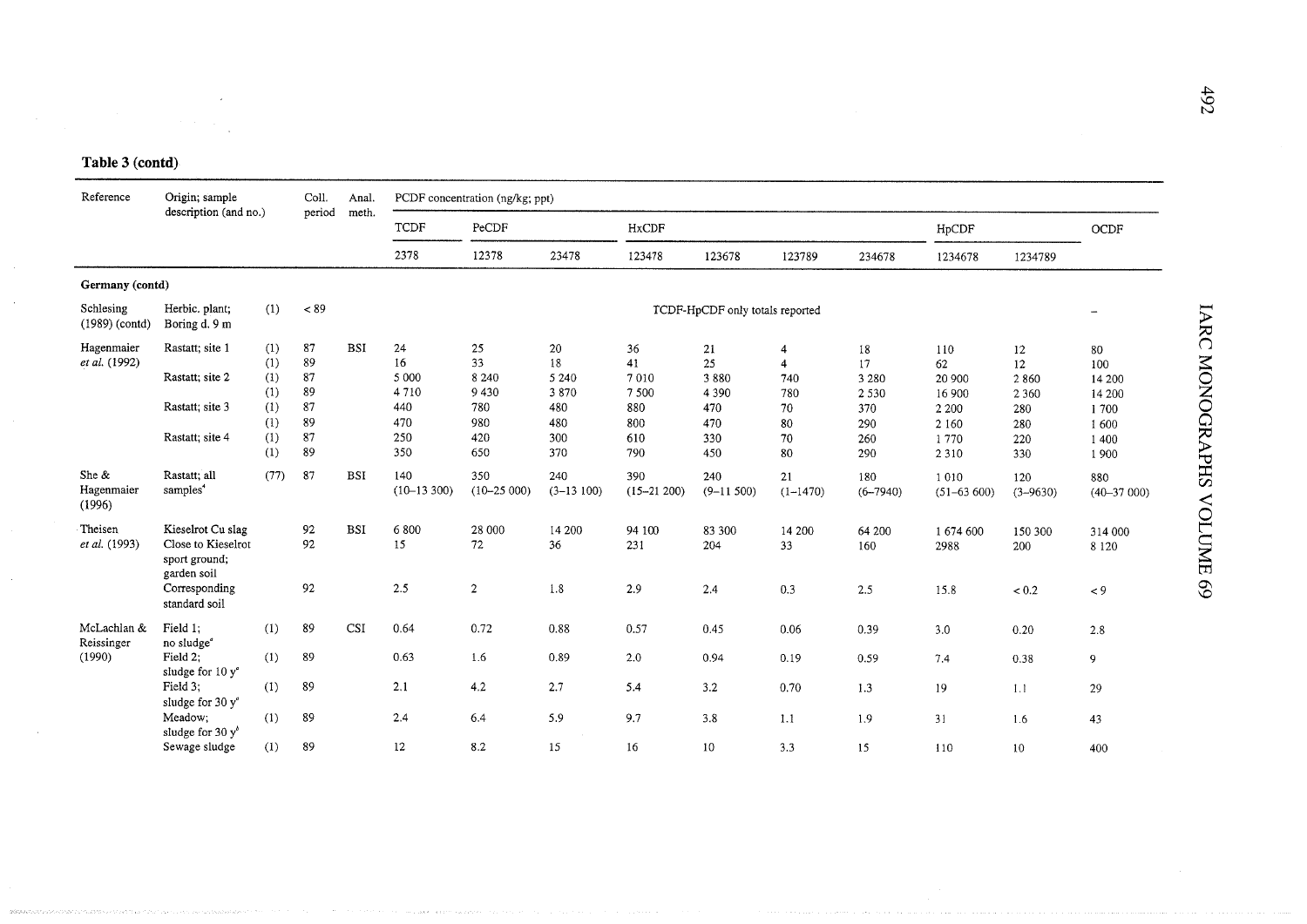$\mathcal{L}_{\text{max}}$  . The  $\mathcal{L}_{\text{max}}$ 

 $\sim$   $\sigma$ 

| Reference                   | Origin; sample<br>description (and no.)                                      |                          | Coll.                | Anal. |                              | PCDF concentration (ng/kg; ppt) |                                |                               |                                  |                                       | $\bullet$                       |                                 |                                       |                                      |
|-----------------------------|------------------------------------------------------------------------------|--------------------------|----------------------|-------|------------------------------|---------------------------------|--------------------------------|-------------------------------|----------------------------------|---------------------------------------|---------------------------------|---------------------------------|---------------------------------------|--------------------------------------|
|                             |                                                                              |                          | period               | meth. | <b>TCDF</b>                  | PeCDF                           |                                | HxCDF                         |                                  |                                       |                                 | HpCDF                           |                                       | OCDF                                 |
|                             |                                                                              |                          |                      |       | 2378                         | 12378                           | 23478                          | 123478                        | 123678                           | 123789                                | 234678                          | 1234678                         | 1234789                               |                                      |
| Germany (contd)             |                                                                              |                          |                      |       |                              |                                 |                                |                               |                                  |                                       |                                 |                                 |                                       |                                      |
| Rotard et al.<br>(1994)     | Ploughland                                                                   | (14)                     | < 94                 | CSI   | 1.8<br>$(0.7-3.4)$           | 1.8<br>$(0.5 - 3.4)$            | 1.7<br>$(0.7-3.1)$             | 1.7<br>$(0.9 - 3.3)$          | 1.4<br>$(0.7 - 2.4)$             | 0.7<br>$(0.5 - 0.9)$                  | $1.3(0.7-2.8)$                  | $9.5(3.2-25)$                   | $1.0(0.4-1.6)$                        | 18<br>$(3.3 - 54)$                   |
|                             | Grassland                                                                    | (7)                      | < 94                 |       | 2.2<br>$(0.7 - 3.6)$         | 2.7<br>$(0.9 - 5.0)$            | 2.6<br>$(1.2 - 5.3)$           | 2.6<br>$(1.0-4.8)$            | 1.9<br>$(0.7 - 3.7)$             | 1.1<br>$(0.7-1.8)$                    | $2.2(0.1-3.7)$                  | 13.1<br>$(4.6 - 34)$            | $1.7(0.8-2.8)$                        | 23.8<br>$(7.4 - 82)$                 |
|                             | Deciduous forest                                                             | (9)                      | < 94                 |       | 25,4<br>$(7.2 - 68)$         | 36<br>$(5.9 - 93)$              | 30<br>$(5.6 - 86)$             | 35<br>$(3.7 - 129)$           | 26<br>$(3.3 - 83)$               | 7.6<br>$(1.0 - 27)$                   | $18.6(2.1-$<br>54)              | 184<br>$(25 - 697)$             | 15.8<br>$(2.3 - 63)$                  | 390                                  |
|                             | Coniferous forest                                                            | (11)                     | < 94                 |       | 27.9<br>$(10.0 - 61)$        | 36<br>$(10.5 - 108)$            | 32<br>$(8.1 - 97)$             | 25<br>$(5.4 - 89)$            | 21<br>$(5.4 - 77)$               | 4.4<br>$(ND-16)$                      | $17.2(4.1 -$<br>63)             | 140<br>$(23 - 646)$             | 10.3<br>$(1.6 - 50)$                  | $(47 - 2142)$<br>167<br>$(18 - 985)$ |
| Jordan                      |                                                                              |                          |                      |       |                              |                                 |                                |                               |                                  |                                       |                                 |                                 |                                       |                                      |
| Alawi et al.<br>(1996a)     | Landfill, Amman:<br>Sample 1                                                 | (1)                      | 95                   | CSI   | $<10$                        | 644                             |                                |                               |                                  |                                       |                                 |                                 |                                       |                                      |
|                             | Sample 2<br>Sample 3<br>Sample 4<br>Sample 5                                 | (1)<br>(1)<br>(1)<br>(1) | 95<br>95<br>95<br>95 |       | < 10<br>< 10<br>< 10<br>19   | 160<br>90<br>109<br>42          | 494<br>115<br>62<br>55<br>111  | 377<br>96<br>72<br>44<br>27   | 372<br>90<br>58<br>38<br>51      | < 10<br>< 10<br>$<10$<br>< 10<br>< 10 | 581<br>145<br>80<br>53<br>23    | 1280<br>327<br>387<br>156<br>79 | < 10<br>$<10$<br>< 10<br>< 10<br>< 10 | 109<br>195<br>79<br>15<br>16         |
| The Netherlands             | Sample 6                                                                     | (1)                      | 95                   |       | $<10$                        | $<10$                           | $<10$                          | < 10                          | < 10                             | $<10$                                 | < 10                            | 36                              | < 10                                  | 24                                   |
|                             |                                                                              |                          |                      |       |                              |                                 |                                |                               |                                  |                                       |                                 |                                 |                                       |                                      |
| van Wijnen<br>et al. (1992) | Scrap car dealer<br>Cable burning<br>Scrap metal<br>dealer, cable<br>burning | (4)<br>(3)<br>(1)        | 6/88<br>6/88<br>6/88 | CSI   | $39 - 88$<br>210-8000<br>370 | $ND-53$<br>220-12 000<br>340    | $37 - 80$<br>210-14 000<br>560 | $44 - 100$<br>250-9300<br>980 | $52 - 120$<br>230-15 000<br>2300 | ND<br>$34 - 1600$<br>110              | $40 - 120$<br>270-16 000<br>410 | 390-590<br>800-32 000<br>3700   | $ND-28$<br>$46 - 2200$<br>360         | 150-860<br>180-11 000<br>12 000      |
|                             | Scrap metal<br>dealer, cable<br>burning                                      | (2)                      | 6/88                 |       | <b>ND</b>                    | $\rm ND$                        | ND-310                         | 400-6 000                     | ND                               | ND                                    | ND                              | 1200-5400                       | ND                                    | 690-5800                             |
|                             | Scrap car and<br>open air cable<br>burning                                   | (4)                      | 6/88                 |       | 100-5200                     | 150-7400                        | $140 - 7700$                   | 59-6 900                      | 210-9400                         | ND-680                                | 150-11 000                      | 470-15 000                      | ND-1300                               | 330-5 100                            |
|                             | Scrap car and<br>open air cable<br>burning                                   | (3)                      | 6/88                 |       | 17 000-<br>23 000            | 52 000-<br>91 000               | 41 000-<br>53 000              | 75 000-<br>190 000            | 75 000-<br>120 000               | 8 2 0 0 -<br>18 000                   | 94 000-<br>150 000              | 240 000-<br>450 000             | 10 000-<br>24 000                     | 79 000-<br>270 000                   |

 $\sim 10$ 

 $\mathcal{A}^{\mathcal{A}}$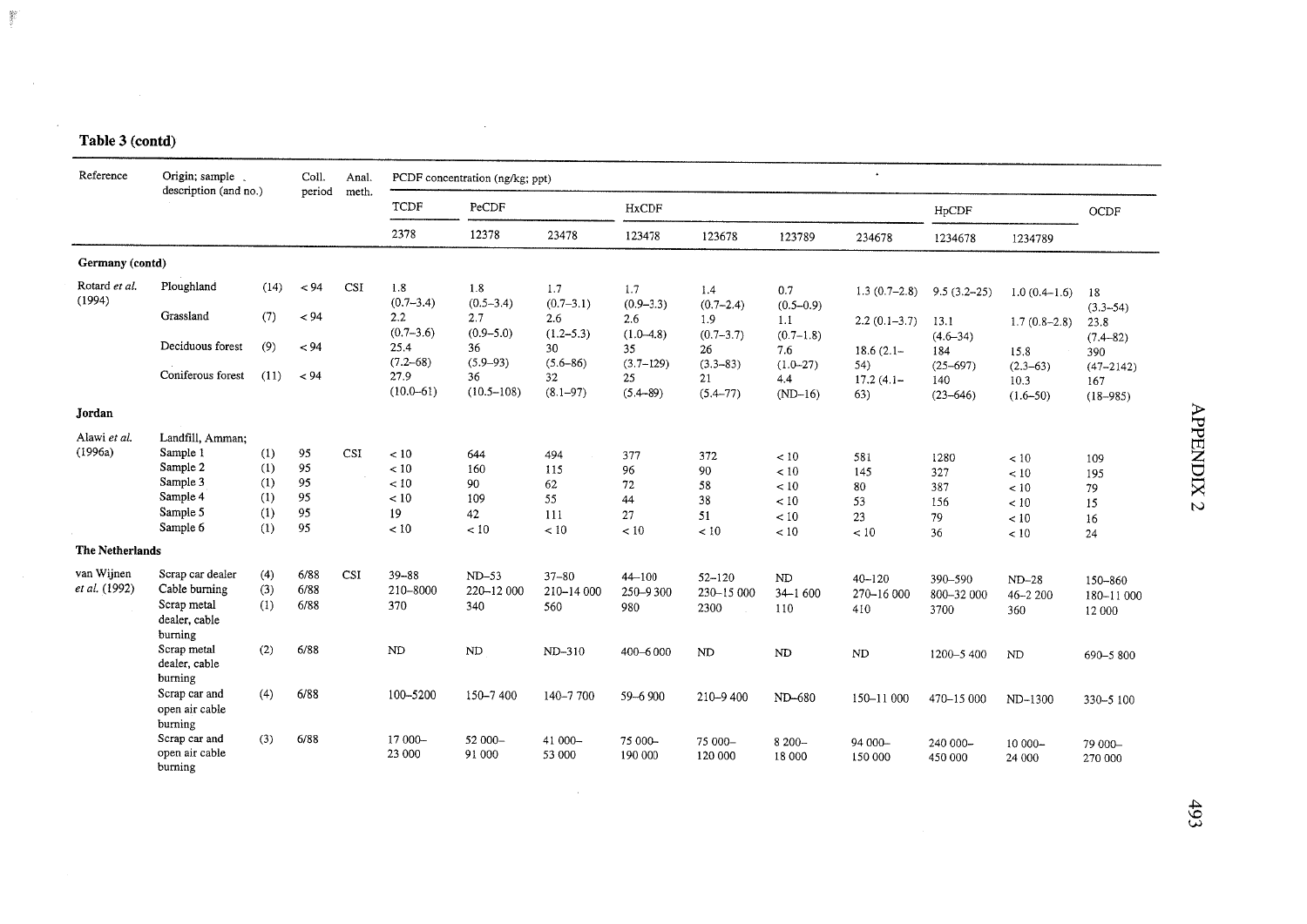| Reference                                                                                                                                   | Origin; sample                             |     | Coll.          | Anal.      |                  | PCDF concentration (ng/kg; ppt) |           |                  |                    |                                                        |                    |                   |           |                          |
|---------------------------------------------------------------------------------------------------------------------------------------------|--------------------------------------------|-----|----------------|------------|------------------|---------------------------------|-----------|------------------|--------------------|--------------------------------------------------------|--------------------|-------------------|-----------|--------------------------|
|                                                                                                                                             | description (and no.)                      |     | period         | meth.      | TCDF             | PeCDF                           |           | HxCDF            |                    |                                                        |                    | HpCDF             |           | $\rm OCDF$               |
|                                                                                                                                             |                                            |     |                |            | 2378             | 12378                           | 23478     | 123478           | 123678             | 123789                                                 | 234678             | 1234678           | 1234789   |                          |
| The Netherlands (contd)                                                                                                                     |                                            |     |                |            |                  |                                 |           |                  |                    |                                                        |                    |                   |           |                          |
| van Wijnen<br>et al. (1992)<br>(contd)                                                                                                      | Scrap car and<br>open air cable<br>burning | (3) | 6/88           |            | 1 000 - 3 200    | 2 200-7 500                     | 2800-7400 | 3 400-<br>14 000 | $4900 -$<br>16 000 | 760-2400                                               | $6000 -$<br>21 000 | 19 000-<br>59 000 | 720-2 600 | ND-36 000                |
| <b>Russian Federation</b>                                                                                                                   |                                            |     |                |            |                  |                                 |           |                  |                    |                                                        |                    |                   |           |                          |
| Fedorov<br>Incinerator Ufa;<br>(1993)<br>near sect. N 15<br>Near sect. N 11<br>Fedorov et al.<br>Chapaevsk;<br>(3)<br>(1993)<br>CFP on site |                                            |     | 10/90<br>10/90 | ${\bf N}$  | 36 500<br>59 000 |                                 |           |                  |                    | No other isomers reported<br>No other isomers reported |                    |                   |           |                          |
|                                                                                                                                             |                                            |     | $92 - 93$      | CN         |                  |                                 |           |                  |                    | Only total reported                                    |                    |                   |           | $2200 -$<br>67 000       |
|                                                                                                                                             | Chapaevsk;<br>1.5 km from CFP              | (2) | $92 - 93$      |            |                  |                                 |           |                  |                    | Only total reported                                    |                    |                   |           | 2 200-6 350              |
|                                                                                                                                             | Chapaevsk;<br>2 km from CFP                | (1) | $92 - 93$      |            |                  |                                 |           |                  |                    | Only total reported                                    |                    |                   |           | 910                      |
|                                                                                                                                             | Chapaevsk;<br>3 km from CFP                | (1) | $92 - 93$      |            |                  |                                 |           |                  |                    | Only total reported                                    |                    |                   |           | 600                      |
|                                                                                                                                             | Chapaevsk;<br>6 km from CFP                | (1) | $92 - 93$      |            |                  |                                 |           |                  |                    | Only total reported                                    |                    |                   |           | 225                      |
|                                                                                                                                             | Chapaevsk;<br>7 km from CFP                | (1) | $92 - 93$      |            |                  |                                 |           |                  |                    | Only total reported                                    |                    |                   |           | 50                       |
|                                                                                                                                             | Chapaevsk;<br>8 km from CFP                | (1) | $92 - 93$      |            |                  |                                 |           |                  |                    | Only total reported                                    |                    |                   |           | < 5                      |
|                                                                                                                                             | Chapaevsk;<br>12 km from CFP               | (1) | $92 - 93$      |            |                  |                                 |           |                  |                    | Only total reported                                    |                    |                   |           | $< 5\,$                  |
| <b>Spain</b>                                                                                                                                |                                            |     |                |            |                  |                                 |           |                  |                    |                                                        |                    |                   |           |                          |
| Jiménez et al.<br>(1996a)                                                                                                                   | Madrid; SW,<br>400 m fr. CWI               | (1) | 93             | <b>BSO</b> | 4.64             | 0.88                            | 0.74      | 0.97             | 0.40               | 0.73                                                   | 0.42               | 1.01              | 0.12      | 2.02                     |
|                                                                                                                                             | Madrid; SE,<br>1200 m fr. CWI              | (1) | 93             |            | 4.81             | 0.91                            | 1.27      | 2.09             | 0.86               | 0.17                                                   | 1.07               | 3.49              | 0.30      | 5.19                     |
|                                                                                                                                             | Madrid; NE,<br>600 m fr. CWI               | (1) | 93             |            | 5.51             | 0.89                            | 1.26      | 1.64             | 0.61               | 0.37                                                   | 0.73               | 1.57              | 0.15      | 1.26                     |
|                                                                                                                                             | Madrid; NW,<br>1200 m fr. CWI              | (1) | 93             |            | 5.46             | 0.44                            | 0.70      | 0.84             | 0.42               | 0.72                                                   | 0.36               | 0.92              |           | $\overline{\phantom{a}}$ |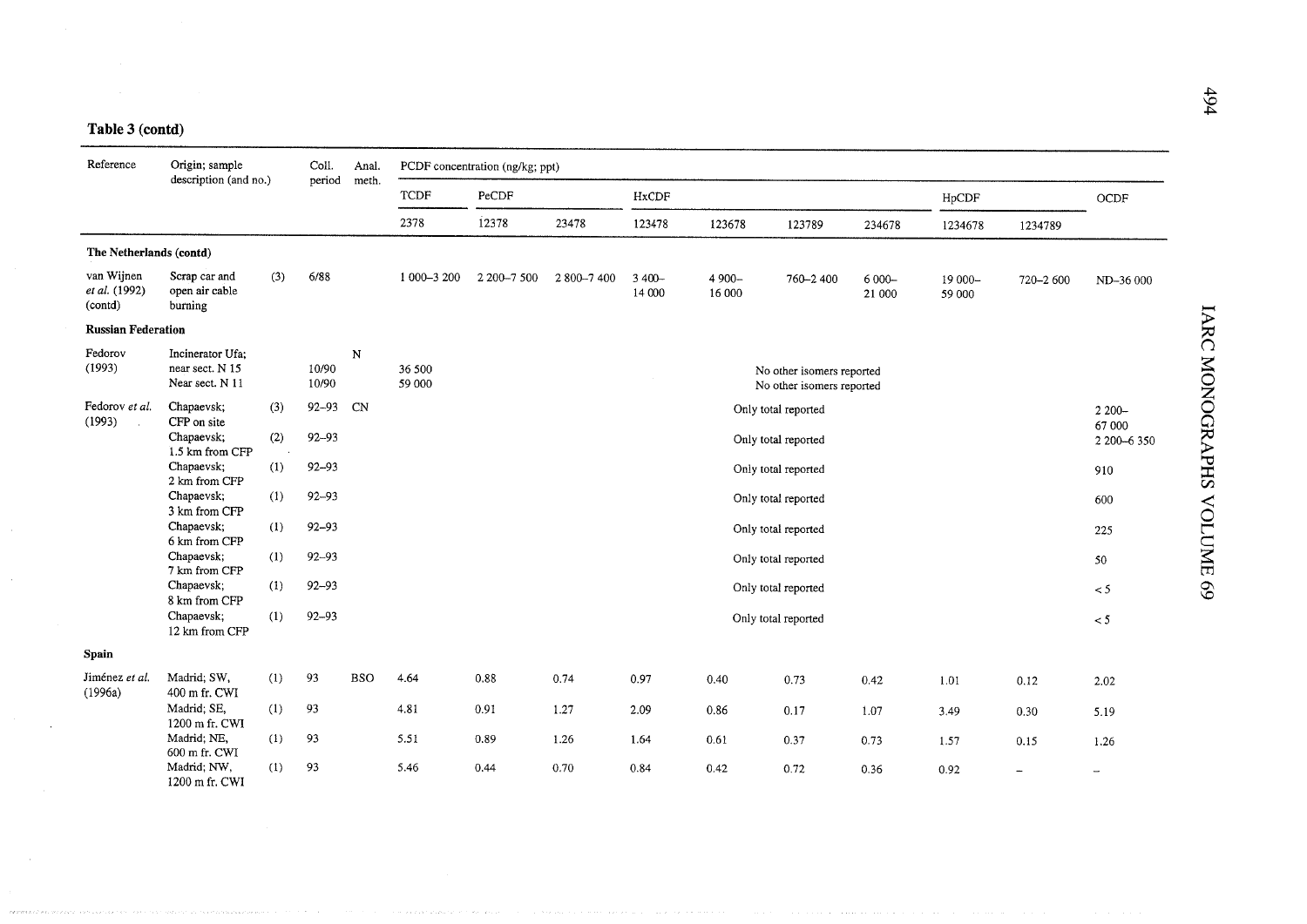ý

| Reference                            | Origin; sample                                   |     | Coll.  | Anal.      |             | PCDF concentration (ng/kg; ppt) |       |        |                          |            |        |          |                          |             |  |
|--------------------------------------|--------------------------------------------------|-----|--------|------------|-------------|---------------------------------|-------|--------|--------------------------|------------|--------|----------|--------------------------|-------------|--|
|                                      | description (and no.)                            |     | period | meth.      | <b>TCDF</b> | PeCDF                           |       | HxCDF  |                          |            |        | HpCDF    |                          | <b>OCDF</b> |  |
|                                      |                                                  |     |        |            | 2378        | 12378                           | 23478 | 123478 | 123678                   | 123789     | 234678 | 1234678  | 1234789                  |             |  |
| Spain (contd)                        |                                                  |     |        |            |             |                                 |       |        |                          |            |        |          |                          |             |  |
| Jiménez et al.<br>(1996a)<br>(contd) | Madrid; W.<br>2000 m fr. CWI                     | (1) | 93     | <b>BSO</b> | 5.27        | 1.03                            | 0.62  | 0.82   | 0.59                     | $\rm ND$   | 0.41   | $\rm ND$ | ND                       | 1.56        |  |
|                                      | Madrid; SW,<br>2000 m fr. CWI                    | (1) | 93     |            | 13.3        | 3.51                            | 4.23  | 15.6   | 5.60                     | 0.88       | 6.54   | 38.4     | 3.63                     | 64.5        |  |
|                                      | Madrid; N.<br>2000 m fr. CWI                     | (1) | 93     |            | 1.51        | 0.41                            | 0.37  | 0.74   | 0.27                     | 0.21       | 0.36   | 1.57     | 0.23                     | 3.14        |  |
|                                      | Madrid; S,<br>1200 m fr. CWI                     | (1) | 93     |            | 6.49        | 0.88                            | 1.49  | 2.17   | 0.90                     | 0.23       | 1.24   | 1.91     | 0.25                     | 1.72        |  |
|                                      | Madrid; NE,<br>2600 m fr. CWI                    | (1) | 93     |            | 2.92        | 0.66                            | 0.55  | 1.03   | 0.40                     | 0.27       | 0.52   | 1.46     | 0.10                     | 1.52        |  |
|                                      | Madrid; NE,<br>2600 m fr. CWI                    | (1) | 93     |            | 3.58        | 0.75                            | 0.89  | 1.65   | 0.66                     | 0.19       | 0.70   | 1.90     | 0.20                     | 4.70        |  |
|                                      | Madrid; NE,<br>2600 m fr. CWI                    | (1) | 93     |            | 5.45        | 1.20                            | 0.96  | 1.36   | 0.59                     | 0.54       | 0.62   | 1.63     | 0.17                     | 1.98        |  |
|                                      | Madrid; NE,<br>3000 m fr. CWI                    | (1) | 93     |            | 2.93        | 0.75                            | 0.94  | 2.06   | 0.93                     | 0.19       | 0.96   | 2.66     | 0.30                     | 2.29        |  |
|                                      | Madrid; NE,<br>3000 m fr. CWI                    | (1) | 93     |            | 1.27        | 0.40                            | 0.40  | 0.56   | 0.25                     | 0.17       | 0.29   | 0.94     | 0.08                     | 3.04        |  |
|                                      | Madrid; NE,<br>3000 m fr. CWI                    | (1) | 93     |            | 2.07        | 0.40                            | 0.47  | 0.91   | 0.37                     | 0.16       | 0.38   | 1.31     | 0.11                     | 1.56        |  |
|                                      | Madrid, control;<br>NW, 4500 m fr.<br><b>CWI</b> | (1) | 93     |            | 2.36        | 0.37                            | 0.44  | 0.53   | 0.19                     | 0.22       | 0.25   | 0.66     | 0.11                     | 0.66        |  |
|                                      | Madrid, control;<br>NE, 4500 m fr.<br>CWI        | (1) | 93     |            | 1.15        | 0.32                            | 0.33  | 0.53   | 0.27                     | 0.47       | 0.30   | 0.76     | 0.08                     | 1.89        |  |
| Schuhmacher<br>et al. (1996)         | Tarragona; 250 m<br>fr. MSWI                     | (6) | < 96   | <b>BSO</b> | 0.34        | 0.09                            | 0.10  | 0.22   | $\overline{\phantom{a}}$ | ${\rm ND}$ | 0.17   | 0.51     | $\overline{\phantom{0}}$ | 0.84        |  |
|                                      | Tarragona; 500 m<br>fr. MSWI                     | (6) | ~< 96  |            | 0.69        | 0.20                            | 0.12  | 0.23   | 0.09                     | 0.06       | 0.15   | 0.64     | 0.09                     | 0.85        |  |
|                                      | Tarragona; 750 m<br>fr. MSWI                     | (6) | ~< 96  |            | 1.28        | 0.21                            | 0.33  | 1.18   | 0.43                     | 0.15       | 0.61   | 3.60     | 0.31                     | 3.88        |  |
|                                      | Tarragona;<br>1000 m fr. MSWI                    | (6) | ~100   |            | 1.14        | 0.22                            | 0.25  | 0.64   | 0.23                     | 0.10       | 0.33   | 1.33     | 0.15                     | 1.38        |  |

 $\mathcal{L}_{\mathcal{L}}$ 

 $\sim 10^7$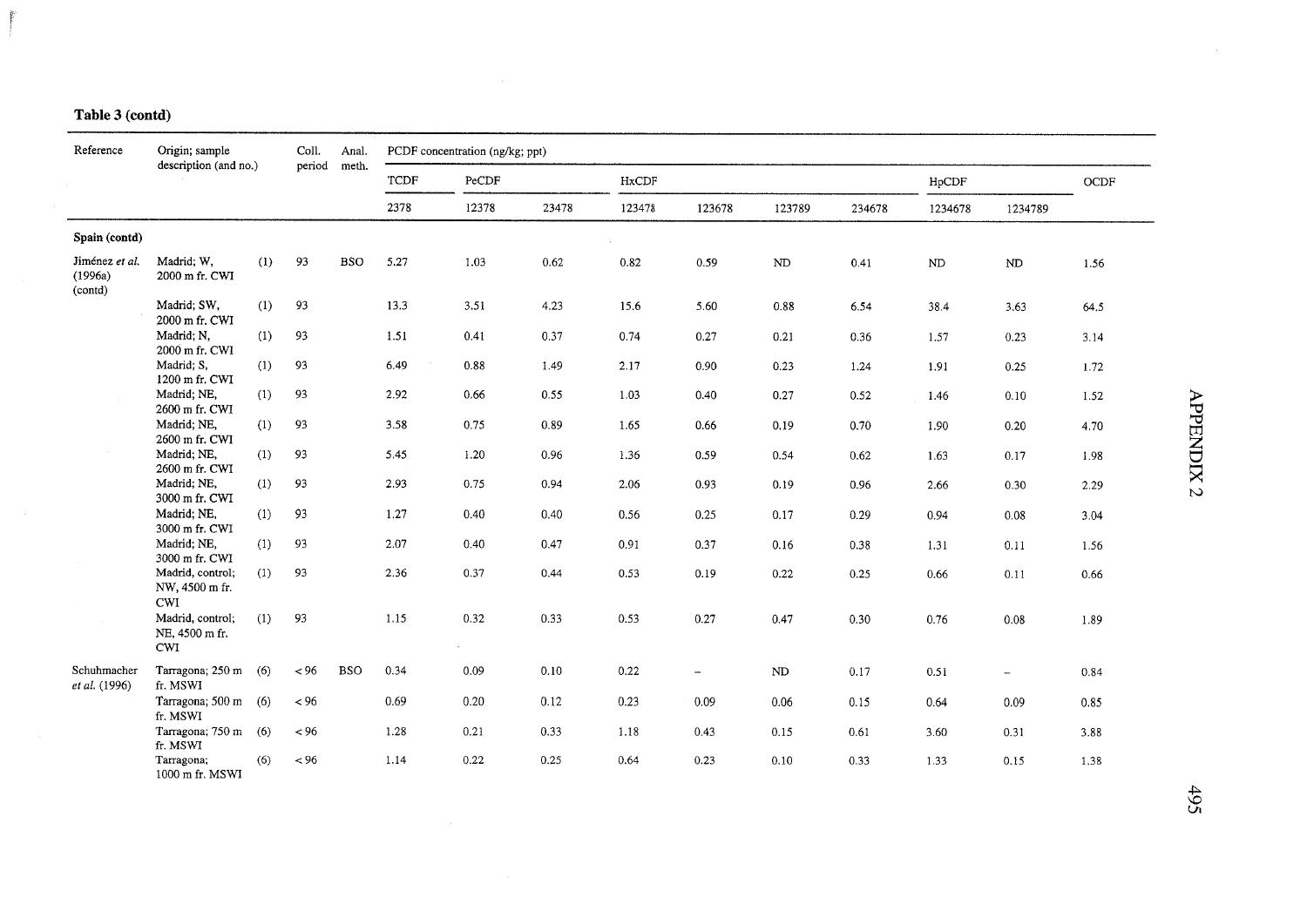| Reference                    | Origin; sample<br>description (and no.)                                                                                |                                 | Coll.                              | Anal.      |                                      | PCDF concentration (ng/kg; ppt) |                             |                              |                           |                          |                          |                           |                           |                                                   |
|------------------------------|------------------------------------------------------------------------------------------------------------------------|---------------------------------|------------------------------------|------------|--------------------------------------|---------------------------------|-----------------------------|------------------------------|---------------------------|--------------------------|--------------------------|---------------------------|---------------------------|---------------------------------------------------|
|                              |                                                                                                                        |                                 | period                             | meth.      | $\mbox{\sc TCDF}$                    | PeCDF                           |                             | HxCDF                        |                           |                          |                          | HpCDF                     |                           | $\rm OCDF$                                        |
|                              |                                                                                                                        |                                 |                                    |            | 2378                                 | 12378                           | 23478                       | 123478                       | 123678                    | 123789                   | 234678                   | 1234678                   | 1234789                   |                                                   |
| Spain (contd)                |                                                                                                                        |                                 |                                    |            |                                      |                                 |                             | $\mathbf{v}$                 |                           |                          |                          |                           |                           |                                                   |
| Schuhmacher<br>et al. (1996) | Tarragona;<br>NE fr. MSWI                                                                                              | (8)                             | ~15                                | <b>BSO</b> | 0.35                                 | 0.07                            | 0.08                        | 0.16                         | 0.07                      | 0.09                     | 0.14                     | 0.40                      | 0.08                      | 0.36                                              |
| (contd)                      | Tarragona;<br>SE fr. MSWI                                                                                              | (8)                             | ~< 96                              |            | 1.27                                 | 0.49                            | 0.18                        | 0.33                         | 0.12                      | 0.05                     | 0.14                     | 0.95                      | 0.11                      | 1.46                                              |
|                              | Tarragona;<br>SW fr. MSWI                                                                                              | (8)                             | $<96\,$                            |            | 0.45                                 | 0.05                            | 0.09                        | 0.19                         | 0.09                      | 0.04                     | $0.18\,$                 | 0.57                      | 0.07                      | 0.71                                              |
| Sweden                       | $\sim$                                                                                                                 |                                 |                                    |            |                                      |                                 |                             |                              |                           |                          |                          |                           |                           |                                                   |
| Rappe et al.<br>(1991b)      | Plant B; soil I<br>Plant B; soil II<br>Outside plant B;<br>grassfield; soil III<br>Plant B; soil II<br>Plant B: soil V | (1)<br>(1)<br>(1)<br>(1)<br>(1) | $90\,$<br>$90\,$<br>90<br>90<br>90 | <b>BSI</b> | 30 000<br>2 500<br>17<br>1300<br>240 | 33 000<br>1700<br>7.6<br>910    | 12 000<br>870<br>3.9<br>420 | 17 000<br>1 300<br>11<br>680 | 2800<br>280<br>2.1<br>140 | 160<br>18<br>< 0.2<br>24 | 820<br>75<br>0.2<br>42   | 1700<br>170<br>7.9<br>240 | 1 600<br>31<br>0.9<br>110 | 4 9 0 0<br>$\overline{\phantom{m}}$<br>13<br>1000 |
|                              | Plant B; Cl, prod.;<br>soil II                                                                                         | (1)                             | 90                                 |            | 11 000                               | 160<br>960                      | 100<br>520                  | 150<br>320                   | 33<br>67                  | $\overline{c}$<br>10     | 8.7<br>27                | 39<br>72                  | 14<br>36                  | 64<br>110                                         |
| Taiwan                       |                                                                                                                        |                                 |                                    |            |                                      |                                 |                             |                              |                           |                          |                          |                           |                           |                                                   |
| Huang et al.<br>(1992)       | Electric wire<br>incinerator site                                                                                      | (1)                             | 89                                 | <b>BSI</b> | 2215                                 | 293                             | 6630                        | 1326                         | 631                       | $\rm ND$                 | 837                      | 541                       | 41                        | 86                                                |
|                              | Electric wire<br>incinerator site                                                                                      | (1)                             | 89                                 |            | 68                                   | 58                              | 786                         | 157                          | 89                        | $\rm ND$                 | 139                      | 95                        | $\overline{c}$            | 9                                                 |
|                              | Mainly magnetic<br>card incinerator<br>site                                                                            | (1)                             | 89                                 |            | .4                                   | 3                               | 41                          | 8                            | 6                         | N <sub>D</sub>           | 17                       | 8                         | $\overline{\phantom{a}}$  | 1                                                 |
|                              | Mainly magnetic<br>card incinerator<br>site                                                                            | (1)                             | 89                                 |            | 6                                    | 5                               | 116                         | 23                           | $\overline{\phantom{a}}$  | $\rm ND$                 | $\mathbf{1}$             | $\mathbf{1}$              | ND                        | ND                                                |
|                              | Mainly magnetic<br>card incinerator<br>site                                                                            | (1)                             | 89                                 |            | $30\,$                               | 29                              | 162                         | 32                           | 28                        | $\rm ND$                 | 37                       | 16                        |                           |                                                   |
|                              | Mainly magnetic<br>card incinerator<br>site                                                                            | (1)                             | 89                                 |            | 8                                    | 1                               | 12                          | $\overline{2}$               | $\mathbf{3}$              | ND                       | $\overline{\phantom{0}}$ | $\mathbf{1}$              | ${\rm ND}$                |                                                   |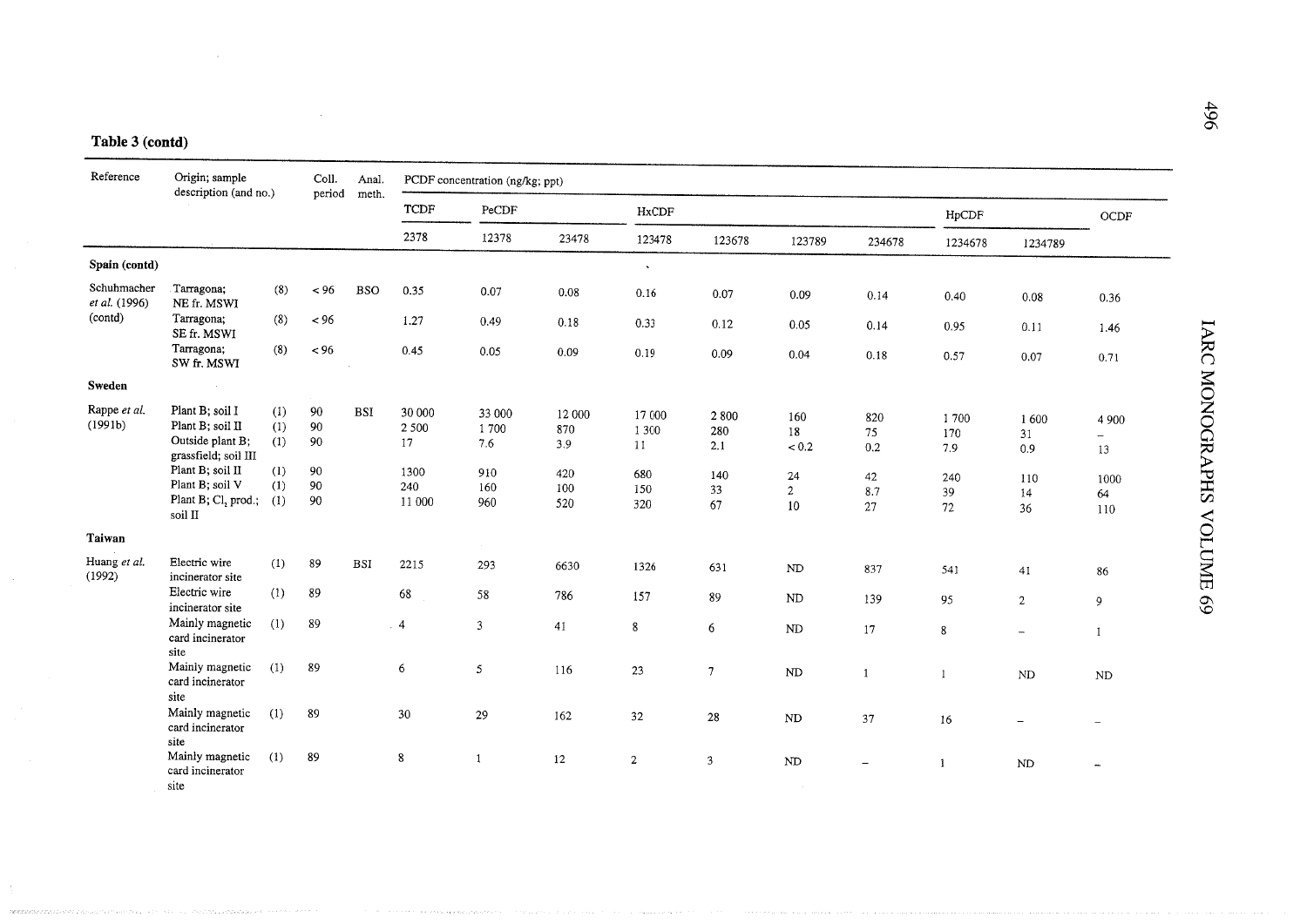| Reference                                                                        | Origin; sample                                                                                                                                                           |                                                                                     | Coll.                                                                                            | Anal.                                  |                                                                               | PCDF concentration (ng/kg; ppt)                                               |                                                                               |                                                                               |                                                                                                                                                    |                                                                                          |                                                                               |                                                                               |                                                                               |                                                                                                                                                      |
|----------------------------------------------------------------------------------|--------------------------------------------------------------------------------------------------------------------------------------------------------------------------|-------------------------------------------------------------------------------------|--------------------------------------------------------------------------------------------------|----------------------------------------|-------------------------------------------------------------------------------|-------------------------------------------------------------------------------|-------------------------------------------------------------------------------|-------------------------------------------------------------------------------|----------------------------------------------------------------------------------------------------------------------------------------------------|------------------------------------------------------------------------------------------|-------------------------------------------------------------------------------|-------------------------------------------------------------------------------|-------------------------------------------------------------------------------|------------------------------------------------------------------------------------------------------------------------------------------------------|
|                                                                                  | description (and no.)                                                                                                                                                    |                                                                                     | period                                                                                           | meth.                                  | <b>TCDF</b>                                                                   | PeCDF                                                                         |                                                                               | HxCDF                                                                         |                                                                                                                                                    |                                                                                          |                                                                               | HpCDF                                                                         |                                                                               | OCDF                                                                                                                                                 |
|                                                                                  |                                                                                                                                                                          |                                                                                     |                                                                                                  |                                        | 2378                                                                          | 12378                                                                         | 23478                                                                         | 123478                                                                        | 123678                                                                                                                                             | 123789                                                                                   | 234678                                                                        | 1234678                                                                       | 1234789                                                                       |                                                                                                                                                      |
| Taiwan (contd)                                                                   |                                                                                                                                                                          |                                                                                     |                                                                                                  |                                        |                                                                               |                                                                               |                                                                               |                                                                               |                                                                                                                                                    |                                                                                          |                                                                               |                                                                               |                                                                               |                                                                                                                                                      |
| Soong & Ling<br>(1996)                                                           | PCP production<br>plant site                                                                                                                                             | (1)                                                                                 | ~< 96                                                                                            | CSO                                    | 311                                                                           | 2 5 9 6                                                                       | 65                                                                            | 211                                                                           | 162                                                                                                                                                | 172                                                                                      | 293                                                                           | 41 150                                                                        | 1 0 8 9                                                                       | 432 700                                                                                                                                              |
|                                                                                  | PCP production<br>plant site                                                                                                                                             | (1)                                                                                 | $< 96$                                                                                           |                                        | 44 670                                                                        | 16 550                                                                        | 7946                                                                          | 142 000                                                                       | 37 333                                                                                                                                             | 248 400                                                                                  | 93 960                                                                        | 22 470 000                                                                    | 672 500                                                                       | 471 700 000                                                                                                                                          |
| <b>United Kingdom</b>                                                            |                                                                                                                                                                          |                                                                                     |                                                                                                  |                                        |                                                                               |                                                                               |                                                                               |                                                                               |                                                                                                                                                    |                                                                                          |                                                                               |                                                                               |                                                                               |                                                                                                                                                      |
| Kjeller et al.<br>(1991)<br>Creaser et al.<br>(1989)<br>Creaser et al.<br>(1990) | Rothamsted<br>(semi-rural);<br>archived samples<br>$(0-23$ cm depth)<br>50 km grid UK;<br>all samples<br>50 km grid UK;<br>reduced data set<br>Urban soils<br>(5 cities) | (1)<br>(1)<br>(1)<br>(1)<br>(1)<br>(1)<br>(1)<br>(1)<br>(1)<br>(77)<br>(65)<br>(19) | 1846<br>1856<br>1893<br>1914<br>1944<br>1956<br>1966<br>1980<br>1986<br>~< 89<br>~< 89<br>$< 90$ | <b>BSI</b><br><b>BSI</b><br><b>BSI</b> | 0.790<br>0.450<br>0.290<br>0.420<br>1.200<br>0.740<br>0.930<br>0.870<br>1.000 | 1.100<br>0.590<br>0.320<br>0.680<br>1.100<br>1.000<br>0.710<br>0.930<br>1.000 | 0.820<br>0.460<br>0.350<br>0.500<br>1.100<br>0.830<br>0.820<br>0.790<br>0.860 | 1.000<br>0.640<br>0.430<br>0.650<br>1.600<br>1.100<br>1.100<br>1.100<br>1.200 | 0.630<br>0.380<br>0.340<br>0.460<br>0.730<br>0.750<br>0.810<br>0.710<br>0.810<br>Only total reported<br>Only total reported<br>Only total reported | < 0.01<br>< 0.01<br>< 0.01<br>< 0.01<br>< 0.01<br>< 0.01<br>< 0.02<br>< 0.02<br>$< 0.01$ | 0.680<br>0.310<br>0.540<br>0.400<br>0.500<br>0.560<br>0.650<br>0.530<br>0.530 | 3.300<br>1.200<br>1.500<br>1.900<br>3.200<br>4.900<br>3.600<br>3.600<br>4.200 | 0.250<br>0.080<br>0.087<br>0.110<br>0.660<br>0.230<br>0.280<br>0.450<br>0.310 | 2.900<br>0.980<br>1.100<br>1.400<br>7.600<br>4.400<br>3.900<br>4.200<br>5.200<br>$55 (\leftarrow 2-622)$<br>$27 (< 2 - 144)$<br>$196(7.3 -$<br>1100) |
| Stenhouse &<br>Badsha (1990)                                                     | Different semi-<br>urban sites                                                                                                                                           | (12)                                                                                | 90                                                                                               | <b>BSO</b>                             | $17(3-50)$                                                                    | $4(1-10)$                                                                     | $2(1-5)$                                                                      |                                                                               |                                                                                                                                                    | $12(3-30)$                                                                               |                                                                               |                                                                               | $15(3-39)$                                                                    | $30(10-90)$                                                                                                                                          |
| <b>United States</b>                                                             |                                                                                                                                                                          |                                                                                     |                                                                                                  |                                        |                                                                               |                                                                               |                                                                               |                                                                               |                                                                                                                                                    |                                                                                          |                                                                               |                                                                               |                                                                               |                                                                                                                                                      |
| Reed et al.<br>(1990)                                                            | Elk River, MI;<br>site 1 untilled <sup>e</sup>                                                                                                                           | (1)                                                                                 | 9/88                                                                                             | <b>BSI</b>                             | N <sub>D</sub>                                                                | ND                                                                            | $\rm ND$                                                                      | ND                                                                            | N <sub>D</sub>                                                                                                                                     | ND                                                                                       | 7.1                                                                           | 72                                                                            | <b>ND</b>                                                                     | 120                                                                                                                                                  |
|                                                                                  | Elk River, MI;<br>site 1 tilled'                                                                                                                                         | (1)                                                                                 | 9/88                                                                                             |                                        | ${\rm ND}$                                                                    | ND                                                                            | ${\rm ND}$                                                                    | ND                                                                            | $\rm ND$                                                                                                                                           | $\rm ND$                                                                                 | $\rm ND$                                                                      | 11                                                                            | $\rm ND$                                                                      | ${\rm ND}$                                                                                                                                           |
|                                                                                  | Elk River, MI;<br>site 2 untilled <sup>c</sup>                                                                                                                           | (1)                                                                                 | 9/88                                                                                             |                                        | ND                                                                            | ND                                                                            | <b>ND</b>                                                                     | <b>ND</b>                                                                     | <b>ND</b>                                                                                                                                          | $\rm ND$                                                                                 | ${\rm ND}$                                                                    | 26                                                                            | ${\rm ND}$                                                                    | 60                                                                                                                                                   |
|                                                                                  | Elk River, MI;<br>site 2 tilled <sup>e</sup>                                                                                                                             | (1)                                                                                 | 9/88                                                                                             |                                        | ND                                                                            | ND                                                                            | ND                                                                            | ND                                                                            | ND                                                                                                                                                 | $\rm ND$                                                                                 | $\rm ND$                                                                      | 80                                                                            | ${\rm ND}$                                                                    | 270                                                                                                                                                  |

 $\sim$ 

## Table 3 (contd)

Į.

 $\mathbb{R}^2$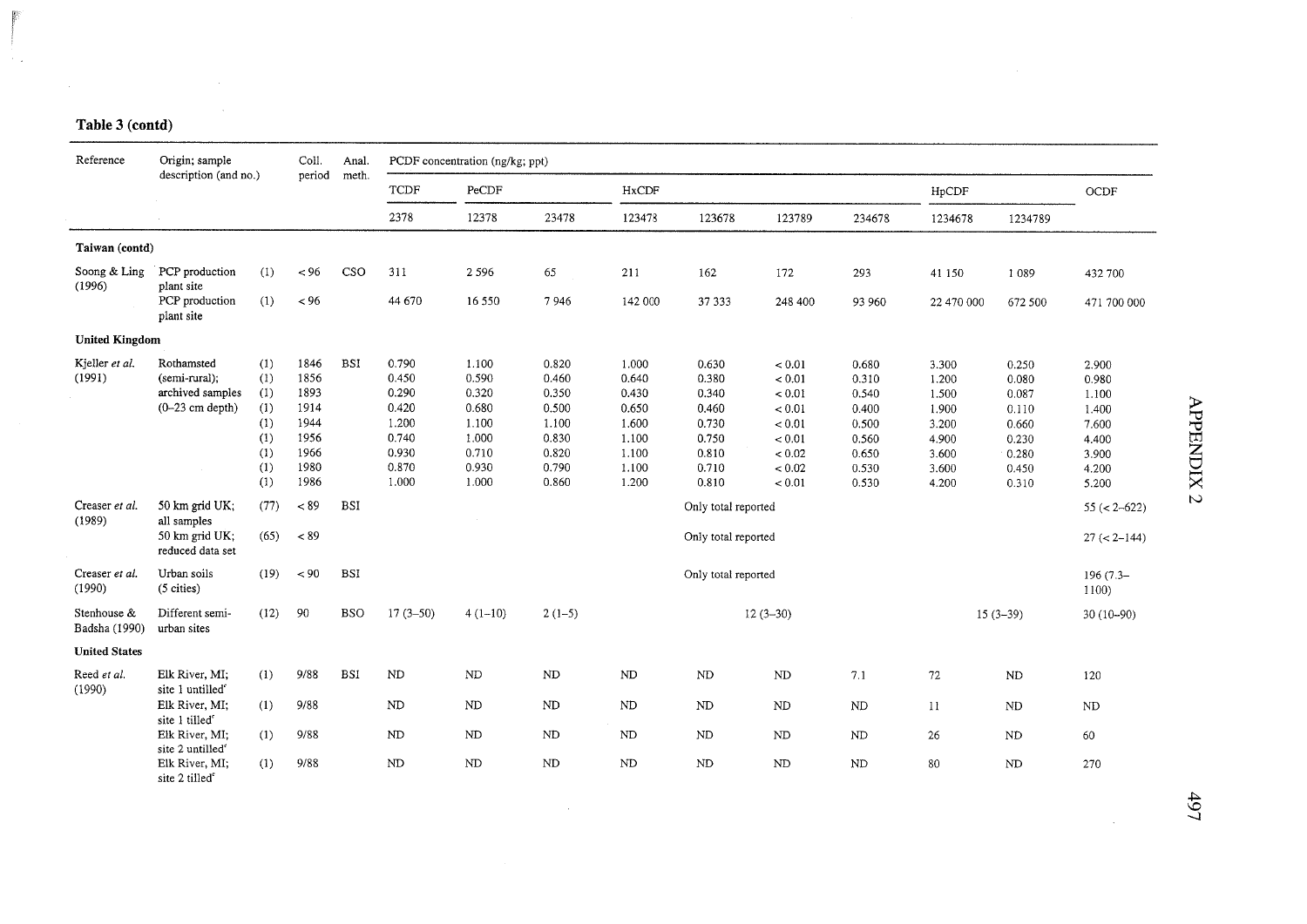| Reference                    | Origin; sample<br>description (and no.)                    |      | Coll.<br>period | Anal.<br>meth. |                  | PCDF concentration (ng/kg; ppt) |                |                |                           |        |                         |         |         |             |
|------------------------------|------------------------------------------------------------|------|-----------------|----------------|------------------|---------------------------------|----------------|----------------|---------------------------|--------|-------------------------|---------|---------|-------------|
|                              |                                                            |      |                 |                | <b>TCDF</b>      | PeCDF                           |                | HxCDF          |                           |        |                         | HpCDF   |         | OCDF        |
|                              |                                                            |      |                 |                | 2378             | 12378                           | 23478          | 123478         | 123678                    | 123789 | 234678                  | 1234678 | 1234789 |             |
| <b>United States (contd)</b> |                                                            |      |                 |                |                  |                                 |                |                |                           |        |                         |         |         |             |
| Lorber et al.<br>(1996b)     | Columbus, OH;<br>MSWI, on site <sup>d</sup>                | (4)  | 95              | <b>BSI</b>     | 86               | 140                             | 200            | 197            | 209                       | 12     | 157                     | 641     | 58      | 184         |
|                              | Columbus, OH;<br>MSWI, down-<br>wind off site <sup>d</sup> | (4)  | 95              |                | 9                | 15                              | 21             | 30             | 23                        |        | 19                      | 106     | 10      | 109         |
|                              | Columbus, OH;<br>Urban <sup>d</sup>                        | (14) | 95              |                | $\boldsymbol{2}$ | $\overline{c}$                  | $\overline{4}$ | $\overline{4}$ | $\overline{4}$            | 0.3    | $\overline{\mathbf{3}}$ | 23      |         | 26          |
|                              | Ohio; rural <sup>d</sup>                                   | (3)  | 95              |                | 0.5              | 0.2                             | 0.2            | 0.2            | 0.5                       | 0.2    | 0.6                     | 4.0     | 0.3     | 11          |
| Viet Nam                     |                                                            |      |                 |                |                  |                                 |                |                |                           |        |                         |         |         |             |
| Matsuda et al.<br>(1994)     | Hue, Phu Loc;<br>sprayed area                              | (6)  | 89-91           | CSI            |                  |                                 |                |                | No other isomers reported |        |                         |         |         | n.a         |
|                              | Ho Chi Minh:<br>sprayed area                               | (9)  | 89-91           |                |                  |                                 |                |                | No other isomers reported |        |                         |         |         | n.a         |
|                              | Tay Ninh;<br>sprayed area                                  | (54) | 89-91           |                |                  |                                 |                |                | No other isomers reported |        |                         |         |         | $3.6 - 560$ |
|                              | Song Be; sprayed<br>area                                   | (11) | 89-91           |                |                  |                                 |                |                | No other isomers reported |        |                         |         |         | <b>ND</b>   |
|                              | Tam Nong;<br>sprayed area                                  | (4)  | 89-91           |                |                  |                                 |                |                | No other isomers reported |        |                         |         |         | ND          |
|                              | Dog Bin Kieu;<br>sprayed area                              | (6)  | 89-91           |                |                  |                                 |                |                | No other isomers reported |        |                         |         |         | ND          |
|                              | Hanoi;<br>background                                       | (5)  | 89-91           |                |                  |                                 |                |                | No other isomers reported |        |                         |         |         | n.a.        |

 $\mathcal{A}_{\mu}$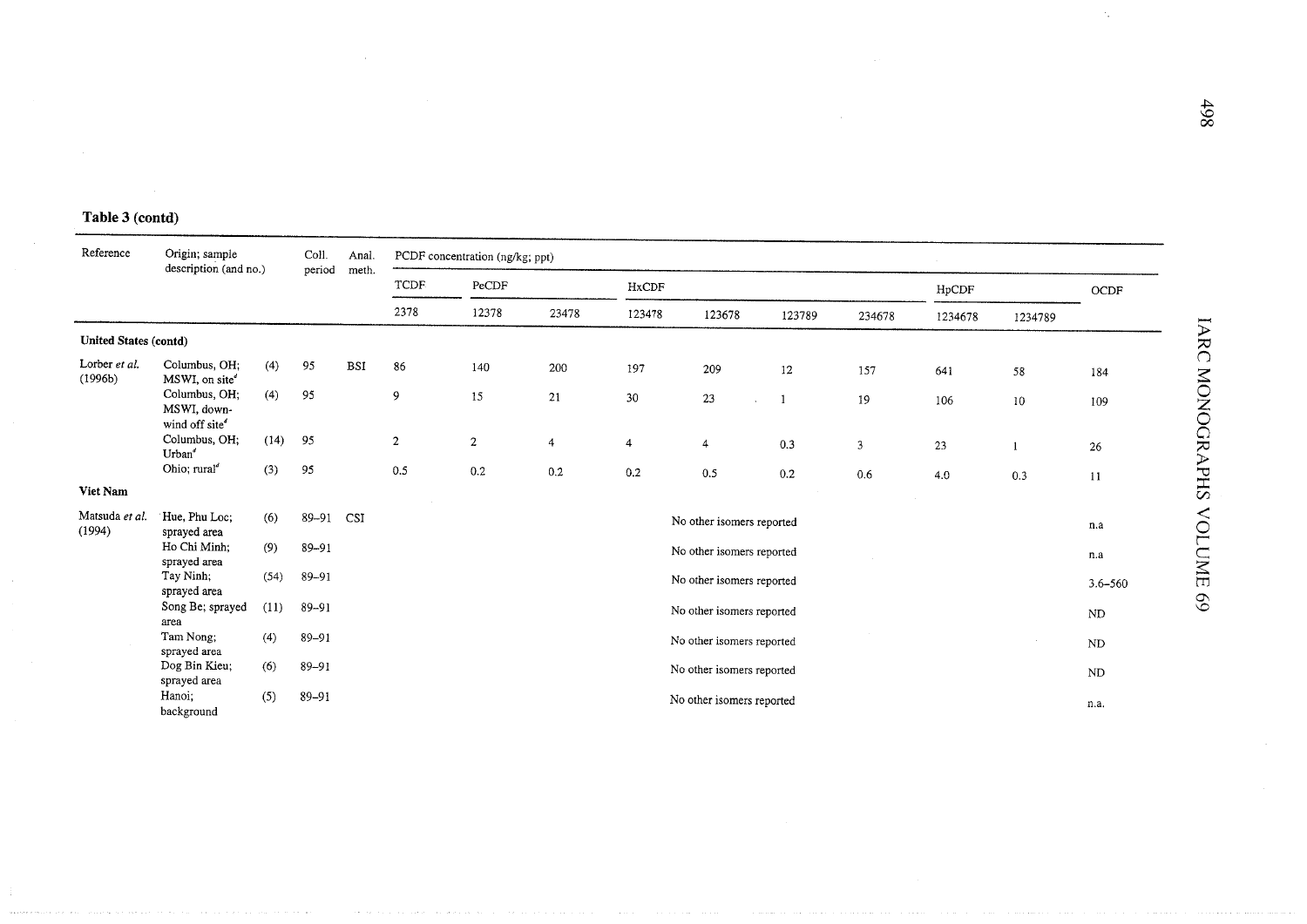$\sim$ 

| Reference        | Origin; sample<br>description (and no.)                                                                                                                                                                                                                                                                                                                                                                                                                                                                                                                                                   | Coll.  | Anal. |      | PCDF concentration (ng/kg; ppt) |       |        |        |        |        |         |         |      |  |  |
|------------------|-------------------------------------------------------------------------------------------------------------------------------------------------------------------------------------------------------------------------------------------------------------------------------------------------------------------------------------------------------------------------------------------------------------------------------------------------------------------------------------------------------------------------------------------------------------------------------------------|--------|-------|------|---------------------------------|-------|--------|--------|--------|--------|---------|---------|------|--|--|
|                  |                                                                                                                                                                                                                                                                                                                                                                                                                                                                                                                                                                                           | period | meth. | TCDF | PeCDF                           |       | HxCDF  |        |        |        | HpCDF   |         | OCDF |  |  |
|                  |                                                                                                                                                                                                                                                                                                                                                                                                                                                                                                                                                                                           |        |       | 2378 | 12378                           | 23478 | 123478 | 123678 | 123789 | 234678 | 1234678 | 1234789 |      |  |  |
| Viet Nam (contd) |                                                                                                                                                                                                                                                                                                                                                                                                                                                                                                                                                                                           |        |       |      |                                 |       |        |        |        |        |         |         |      |  |  |
| $(1994)$ (contd) | Matsuda et al. Ca Mau; sprayed<br>(16)<br>area                                                                                                                                                                                                                                                                                                                                                                                                                                                                                                                                            | 89–91  |       |      | No other isomers reported       |       |        |        |        |        |         |         |      |  |  |
| up; y, years;    | Analytical methods: All analyses use high-resolution gas chromatography; B, high-resolution mass spectrometry; C, low-resolution mass spectrometry; I, isomer-specific; O, others; N, no information; S, sophisticated clean-<br>ND, not detected; detection limit in parentheses<br>Data presented are means. Figures in parentheses are ranges. Levels of congeners not detected at known detection limits (for examples, 0.02 pg/m <sup>3</sup> ) are presented as < 0.02.<br>CFP, Chemical fertilizer plant; CWI, clinical waste incinerator; MSWI, municipal solid-waste incinerator |        |       |      |                                 |       |        |        |        |        |         |         |      |  |  |

 $\sim$ 

"Sample depth: 0–30 m<br>"Sample depth: 0–20 m<br>"0–2.5 cm<br>"0–7.5 cm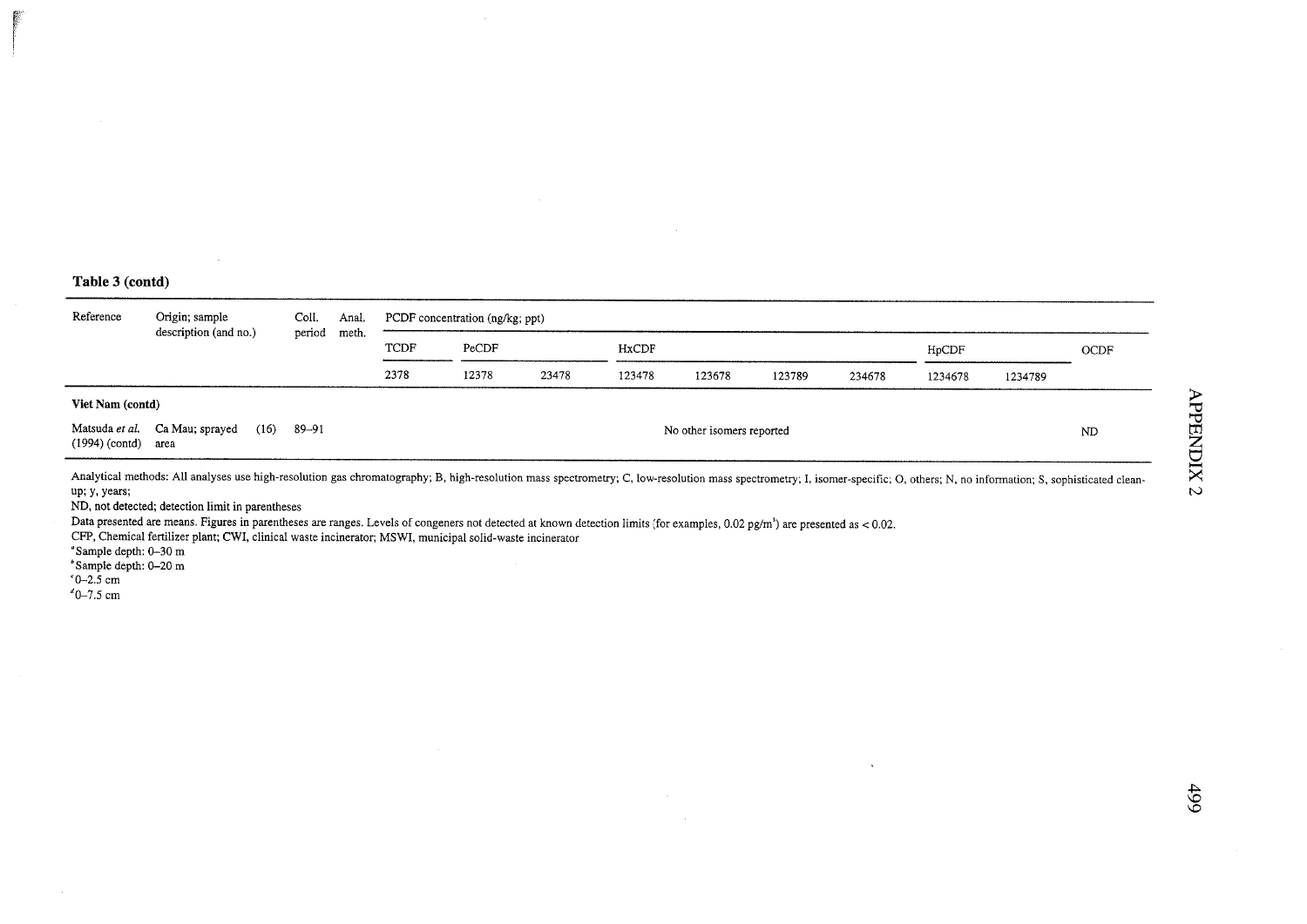| Reference                                            | Origin; sample description<br>(and no.)           |                                 | Coll.                          |                                    | PCDF concentration (ng/kg fat)     |                                 |                                    |                                   |                                             |                                         |                                    |                                             |                                           |
|------------------------------------------------------|---------------------------------------------------|---------------------------------|--------------------------------|------------------------------------|------------------------------------|---------------------------------|------------------------------------|-----------------------------------|---------------------------------------------|-----------------------------------------|------------------------------------|---------------------------------------------|-------------------------------------------|
|                                                      |                                                   |                                 | period                         | <b>TCDF</b>                        | PeCDF                              |                                 | <b>HxCDF</b>                       |                                   |                                             |                                         | HpCDF                              |                                             | OCDF                                      |
|                                                      |                                                   |                                 |                                | 2378                               | 12378                              | 23478                           | 123478                             | 123678                            | 123789                                      | 234678                                  | 1234678                            | 1234789                                     |                                           |
| Canada                                               |                                                   |                                 |                                |                                    |                                    |                                 |                                    |                                   |                                             |                                         |                                    |                                             |                                           |
| Ryan et al. (1990)                                   | 6 cities $(2\% \text{ fat})$                      | (6)                             | $85 - 88$                      | 73.3                               | ND                                 | 1.6                             | ${\rm ND}$                         | <b>ND</b>                         | <b>ND</b>                                   | ND                                      | ND                                 | NR                                          | <b>NR</b>                                 |
| Germany                                              |                                                   |                                 |                                |                                    |                                    |                                 |                                    |                                   |                                             |                                         |                                    |                                             |                                           |
| Beck et al. (1987)<br>Fürst et al. (1990)            | <b>Berlin</b><br>North Rhine<br>Westphalia        | (8)<br>(10)                     | < 87<br>$89 - 90$              | 0.7<br>4.1                         | 0.2<br>0.3                         | 1.4<br>2.7                      | 0.9<br>1.7                         | 0.8<br>1.1                        | NR<br>NR                                    | 0.7<br>1.3                              | < 0.5<br>1.5                       | <b>NR</b><br>$\rm NR$                       | $\leq 1$<br>1.2                           |
| <b>Netherlands</b>                                   |                                                   |                                 |                                |                                    |                                    |                                 |                                    |                                   |                                             |                                         |                                    |                                             |                                           |
| Liem et al. (1991b)                                  |                                                   |                                 | 91                             | 0.43                               | 0.06                               | 1.2                             | 0.68                               | 0.58                              | < 0.01                                      | 0.65                                    | 0.47                               | < 0.01                                      | 0.08                                      |
| Spain                                                |                                                   |                                 |                                |                                    |                                    |                                 |                                    |                                   |                                             |                                         |                                    |                                             |                                           |
| Ramos et al. (1996)                                  | Asturias                                          | (15)                            | 95                             | 0.34                               | 0.18                               | 0.97                            | 2.04                               | 1.16                              | ND                                          | 1.21                                    | 7.21                               | 0.23                                        | 8.55                                      |
| Sweden                                               |                                                   |                                 |                                |                                    |                                    |                                 |                                    |                                   |                                             |                                         |                                    |                                             |                                           |
| Rappe et al. (1990b)                                 | Gothenburg<br>Malmö<br>Stockholm<br>Umeå<br>Vaxjo | (1)<br>(1)<br>(1)<br>(1)<br>(1) | 89<br>89<br>89<br>89<br>89     | 0.5<br>0.6<br>0.4<br>0.4<br>0.43   | 0.1<br>0.3<br>0.1<br>0.1<br>0.3    | 0.5<br>1.2<br>0.2<br>0.2<br>0.7 | 0.2<br>0.84<br>ND<br>< 0.1<br>0.3  | 0.1<br>0.6<br>0.4<br>< 0.1<br>0.2 | < 0.1<br>< 0.2<br>< 0.1<br>$< 0.1$<br>< 0.2 | < 0.1<br>0.3<br>< 0.1<br>< 0.1<br>< 0.2 | 0.3<br>0.5<br>0.2<br>0.2<br>0.4    | < 0.2<br>< 0.2<br>< 0.2<br>$< 0.2$<br>< 0.3 | < 0.2<br>< 1.5<br>< 0.3<br>< 0.3<br>< 0.3 |
| <b>Switzerland</b>                                   |                                                   |                                 |                                |                                    |                                    |                                 |                                    |                                   |                                             |                                         |                                    |                                             |                                           |
| Rappe et al. (1987b)<br>Schmid & Schlatter<br>(1992) | Bern (retail)<br>Bowil (pool)<br>Bowil<br>Retail  | (1)<br>(1)<br>(1)<br>(9)        | 86?<br>86?<br>86?<br>$90 - 91$ | < 0.70<br>< 0.49<br>< 0.80<br>0.24 | < 0.50<br>< 0.49<br>< 0.50<br>0.09 | 2.10<br>1.61<br>1.51<br>1.13    | < 0.50<br>< 0.40<br>< 0.60<br>0.56 | 0.70<br>< 0.49<br>< 0.41<br>0.51  | NR<br><b>NR</b><br><b>NR</b><br>0.03        | < 0.50<br>< 0.47<br>< 0.41<br>0.61      | < 3.00<br>< 1.87<br>< 2.98<br>0.36 | <b>NR</b><br><b>NR</b><br><b>NR</b><br>0.05 | < 5.0<br>< 2.10<br>< 2.98<br>0.18         |

## Table 4. Concentrations of PCDFs in cow's milk

and the state of the continues of the contract of the state of the state of the state of the state of the state of the state of the state of the state of the state of the state of the state of the state of the state of the

.<br>The experimental contract in the experimental contract of the contract of the contract of the contract of the